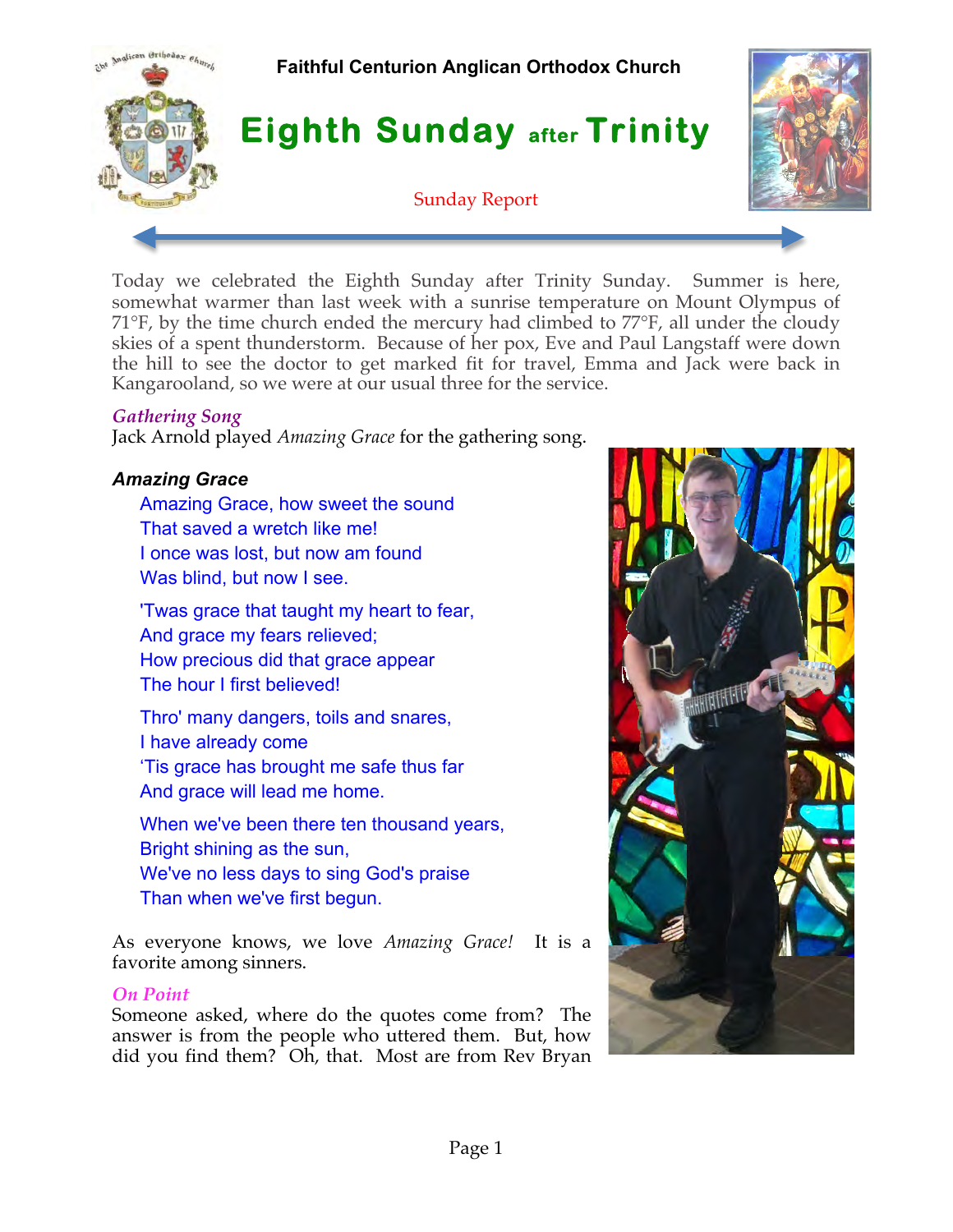Dabney, a few from other places, but overall mostly from Bryan. He always has a few great ones to share. Today, we have a couple from Rev. Geordie Menzies-Grierson. On to the On Point quotes –

Lord, keep Your arm around my shoulder and Your hand over my mouth!

*Lew Valkenaar*

It may be hard for an egg to turn into a bird: it would be a jolly sight harder for a bird to learn to fly while remaining an egg.

We are like eggs at present. And you cannot go on indefinitely being just an ordinary, decent egg. We must be hatched or go bad.

*CS Lewis* Mere Christianity

Christ and ritualism are opposed to each other, as light is to darkness. The cross and crucifix cannot agree. Either ritualism will banish Christ or Christ will banish ritualism. *Horatius Bonar*

We have need of our judgments, and we must try the Spirits of those who profess to be sent of God. There are men of great gifts who are "false prophets." These affect the look, language and spirit of God's people, while really they long to devour souls, even as wolves thirst for the blood of sheep. "Sheep's clothing" is all very fine, but we must look beneath it and spy out the wolves. A man is what he is inwardly. We had need beware. This precept is timely at this hour. We must be careful, not only about our way, but about our leaders. They come to us; they come as prophets; they come with every outward commendation; but they are very Balaams, and will surely curse those they pretend to bless.

I would not have you exchange the gold of individual Christianity for the base metal of Christian Socialism.

*Rev Charles Haddon Spurgeon1* https://en.wikipedia.org/wiki/Charles\_Spurgeon

What happened to the Soviet Empire, the British Empire and all the empires throughout history is beginning to happen to America. It is simply a historical rule to which the American Empire is also subject. Obama has hastened the pace of this process but he

 <sup>1</sup> *Charles Haddon (CH) Spurgeon* (19 June 1834 – 31 January 1892) was a British Particular Baptist preacher. Spurgeon remains highly influential among Christians of different denominations, among whom he is known as the "Prince of Preachers". He was a strong figure in the Reformed Baptist tradition, defending the Church in agreement with the 1689 London Baptist Confession of Faith understanding, and opposing the liberal and pragmatic theological tendencies in the Church of his day.

In his lifetime, Spurgeon preached to around 10,000,000 people, often up to 10 times each week at different places. Spurgeon was the pastor of the congregation of the New Park Street Chapel (later the Metropolitan Tabernacle) in London for 38 years. He was part of several controversies with the Baptist Union of Great Britain and later had to leave the denomination. In 1857, he started a charity organization which is now called Spurgeon's and works globally. He also founded Spurgeon's College, which was named after him posthumously.

Spurgeon was a prolific author of many types of works including sermons, an autobiography, commentaries, books on prayer, devotionals, magazines, poetry, hymns and more. Many sermons were transcribed as he spoke and were translated into many languages during his lifetime. Spurgeon produced powerful sermons of penetrating thought and precise exposition. His oratory skills held his listeners spellbound in the Metropolitan Tabernacle and many Christians have discovered Spurgeon's messages to be among the best in Christian literature.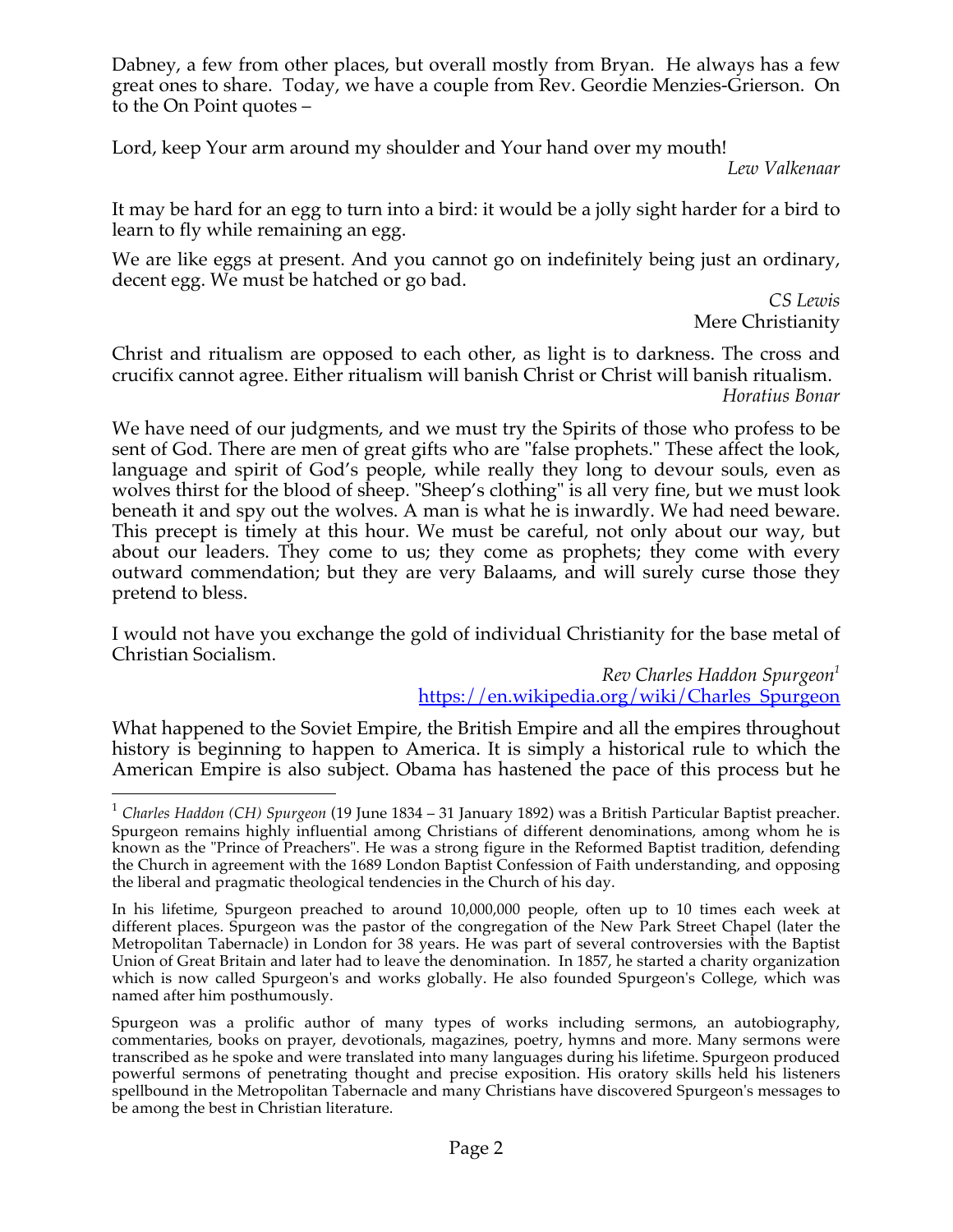did not create it...The very fact that the majority of Americans so enthusiastically voted for the man whose entire being symbolizes the complete opposite of the values that brought about the establishment of the United States, indicates the deep rot that has spread through American society. The inevitable economic collapse that Obama is inflicting upon America is nothing more than a symptom of the moral rot. Significant sections of the American population are still motivated by the values of America's founding fathers. But they have no real ability to stop the crumbling of their society.

*Moshe Feiglin*

 $20^{\rm th}$  and  $21^{\rm st}$  century Israeli statesman and author

One of the greatest delusions in the world is the hope that the evils of this world can be cured by legislation.

> *Thomas B. Reed* 19<sup>th</sup> century American politician

Say to them that are of a fearful heart, Be strong, fear not: behold, your God will come with vengeance, even God with a recompence; he will come and save you.

*Isaiah 35:4*

Known unto God are all his works from the beginning of the world.

*Acts 15:18*

## *Propers*

Each Sunday there are Propers: special prayers and readings from the Bible. There is a Collect for the Day; that is a single thought prayer, most written either before the refounding of the Church of England in the 1540s or written by Bishop Thomas Cranmer, the first Archbishop of Canterbury after the re-founding.

The Collect for the Day is to be read on Sunday and during Morning and Evening Prayer until the next Sunday. The Epistle is normally a reading from one of the various Epistles, or letters, in the New Testament. The Gospel is a reading from one of the Holy Gospels, Matthew, Mark, Luke and John. The Collect is said by the minister as a prayer, the Epistle can be read by either a designated reader (as we do in our church) or by one of the ministers and the Holy Gospel, which during the church service is read by an ordained minister.

The propers are the same each year, except if a Red Letter Feast, that is one with propers in the prayerbook, falls on a Sunday, then those propers are to be read instead, except in a White Season, where it is put off. Red Letter Feasts, so called because in the Altar Prayerbooks the titles are in red, are special days. Most of the Red Letter Feasts are dedicated to early saints instrumental in the development of the church, others to special events. Some days are particularly special and the Collect for that day is to be used for an octave (eight days) or an entire season, like Advent or Lent.

The Propers for today are found on Page 199-200, with the Collect first:

# The Eighth Sunday after Trinity.

## *The Collect.*

**GOD**, whose never-failing providence ordereth all things both in heaven and earth; We humbly beseech thee to put away from us all hurtful things, and to give us those things which are profitable for us; through Jesus Christ our Lord. *Amen.* **O**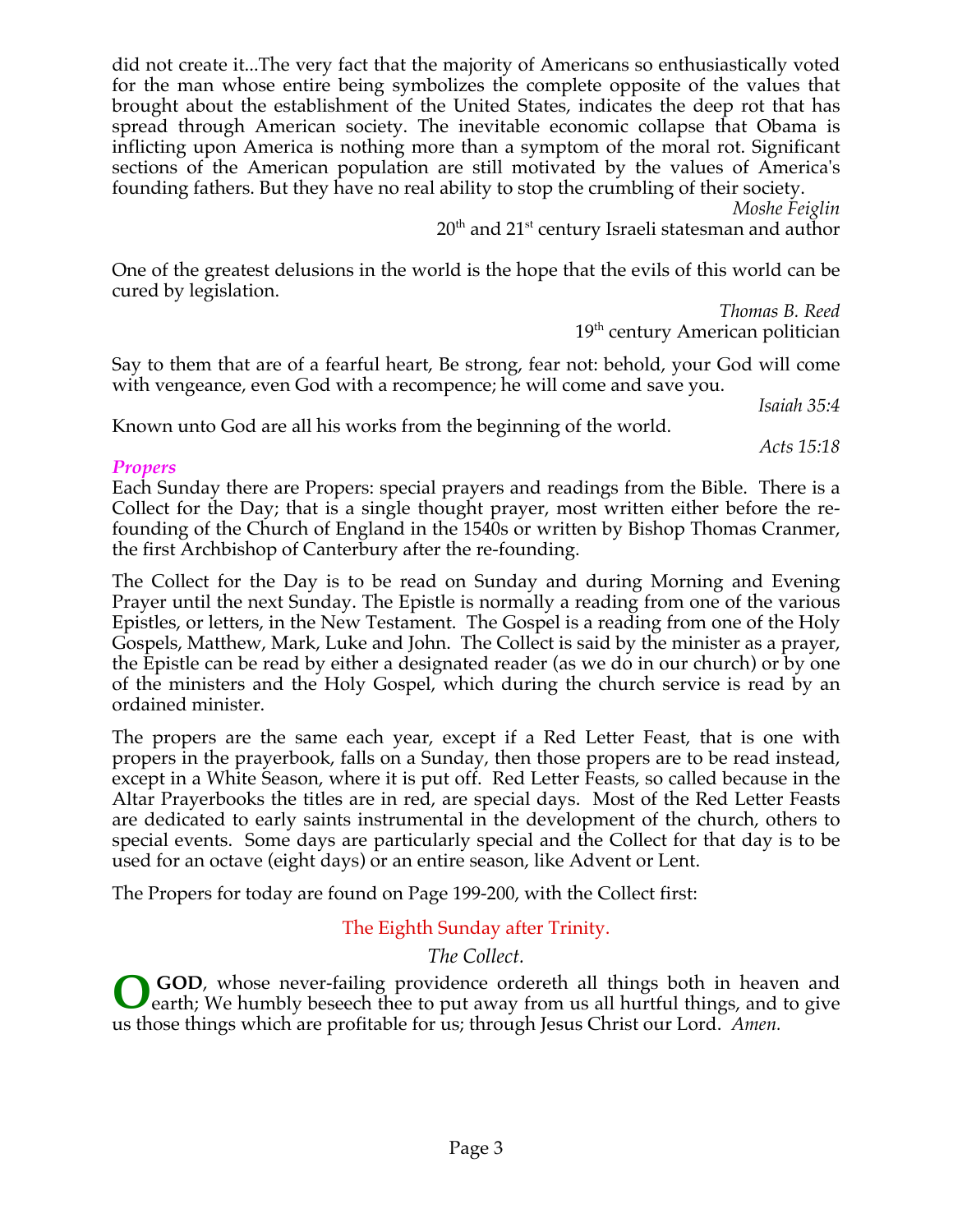Dru Arnold read the Epistle, which came from Paul's letter to the Romans, the Eighth

Chapter, beginning at the Twelfth Verse. Paul tells us to live out our lives as Jesus instructed us to. If we live as we want, we die and are gone. If we live as Jesus commanded, we will live through to eternity. Life is not about here, it is about doing well enough here so we can get there. If we want the fruits of the heirship we have been given, we must live the part:

RETHREN, we are debtors, not to the flesh, to live after the flesh. For If ye live after the flesh, ye shall **die:** but if ye through the Spirit do spirit do spirit do the Spirit do spirit do spirit do spirit do spirit do spirit do spirit do spirit do spirit do spirit do spirit do spirit do spirit do spirit do spirit do spirit do mortify the deeds of the body, ye shall live. For as many as are led by the Spirit of God, they are the sons of God. For ye have not received the spirit of bondage again to fear; but ye have received the Spirit of adoption, whereby we cry, Abba, Father. The Spirit himself beareth witness with our spirit, that we are the children of God: and if children, then heirs; heirs of God, and joint-heirs with Christ; if so be that we suffer with him, that we may be also glorified together.



Hap Arnold read today's Holy Gospel, which started in the Seventh Chapter of the

Gospel according to St. Matthew, beginning at the Fifteenth Verse. Matthew records the warning that so few heed. Many leaders talk a good line, but how do they actually act, particularly in private? For it is private when none are looking that we are revealed. If you want to get to heaven, you have to act the part, not just talk about it.

EWARE of false prophets, which come to you in sheep's clothing, but inwardly they are ravening wolves. Ye shall know them by EWARE of false prophets, which come to you in sheep's clothing, but inwardly they are ravening wolves. Ye shall know them by their fruits. Do men gather grapes of thorns, or figs of thistles? Even so every good tree bringeth forth good fruit; but a corrupt tree bringeth forth evil fruit. A good tree cannot bring forth evil fruit, neither can a corrupt tree bring forth good fruit. Every tree that bringeth not forth good fruit is



hewn down, and cast into the fire. Wherefore by their fruits ye shall know them. Not every one that saith unto me, Lord, Lord, shall enter into the kingdom of heaven; but he that doeth the will of my Father which is in heaven.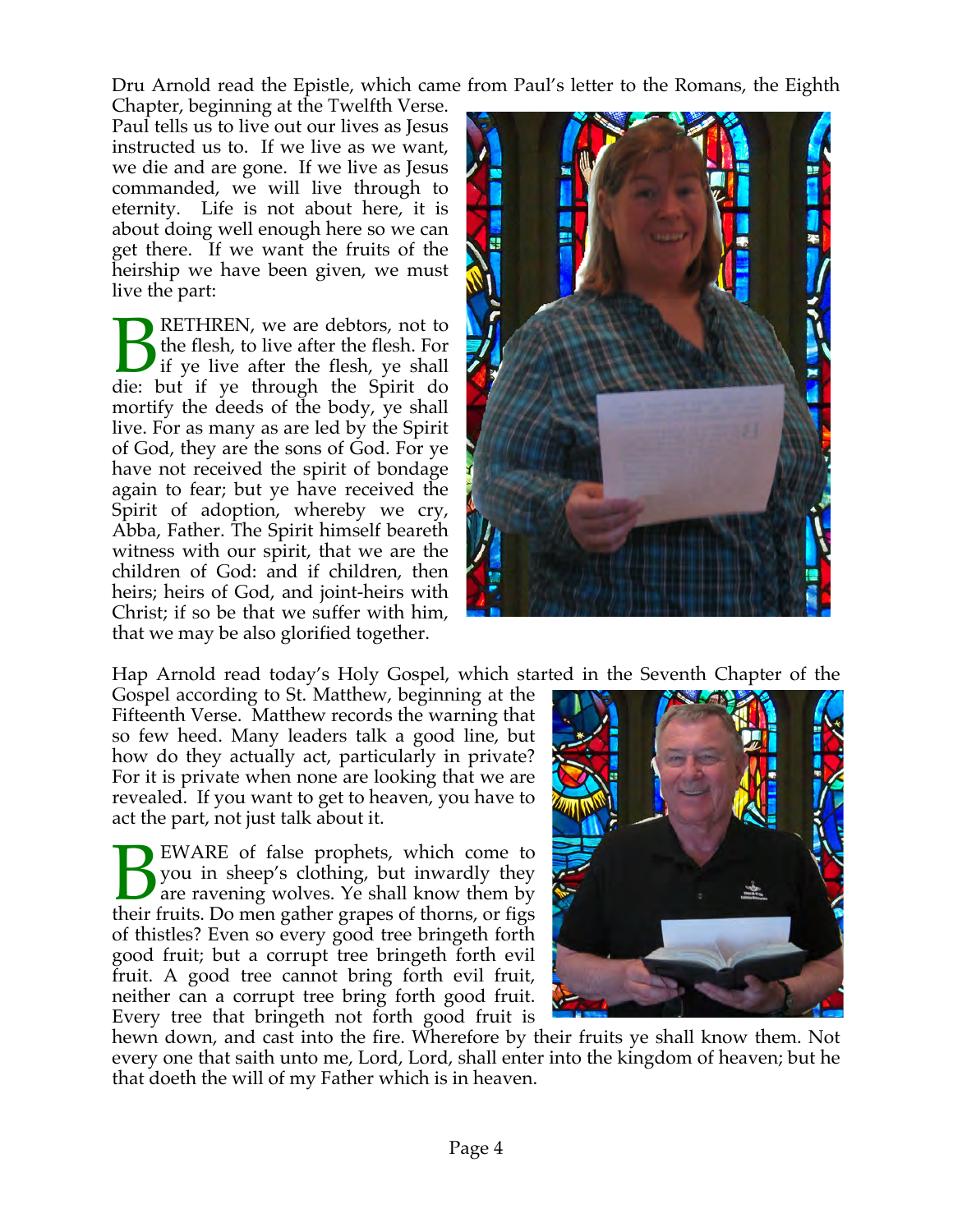# *Sermon – Reverend Deacon Jack Arnold - Time and Action*

Today's sermon tied the Epistle and Gospel together talked, as is oft the case, of the



need for action, not simply diction, the general content is in forewords above.

Consider the words from the Collect, wherein we ask God who … ordereth all things both in heaven and earth; … to put away from us all hurtful things, and to give us those things which are profitable for us …

We must understand in our hearts that God does indeed "ordereth all things" here as well as in heaven. Once we understand that, then we can ask Him to keep us away from those things hurtful to us and incline our hearts towards those things that are good for us. This is one of the many things for which we need the inspiration of the Holy Ghost in our hearts. Without His Help, we cannot recognize the help we need. We tend to think of ourselves as perfectable by our own work, without the need to depend on others (Him). The problem is, it does not work. On the other hand, if we look to God for help, for guidance, for direction, for strength, for structure, for the ability to persevere, there

is nothing that must be done that cannot be done. In other words, on our own we cannot do anything that works, but with God's help, we can do things that work! God asks only that we do our very best. By the way, do not confuse saying you are doing your best with actually doing it. There is a difference between words and actions!

There are 66 books in the Bible, of those 27 are in the New Testament, of those Saint Paul wrote 13, almost half! More than anyone. Paul gives much of the guidance and direction we call The Word of God. Yet, his message is very simple. People claim to find it hard to grasp, which mostly means they don't want to hear it. If they truly did want to hear it, they would not offer up those excuses! Today, Paul tells us, much like last week, that if we are of this world, we die of this world. Yet if we will accept our adoption by God, we will be entitled to call Him Abba, or Daddy. For, if we are His children, then we gain His Birthright and all that results from that status. While we may have some cause for suffering here on earth, the resultant glory will all be well worth it. The problem with this is that while we are all willing to suffer (just not today) we are so often not willing to put off what we want to do now for what God wants us to do. We justify doing what we want, while ignoring what God clearly told us He Wants. We look for people who claim authority who will tell us what we want to hear. Once again, it is what we want, not what He Wants.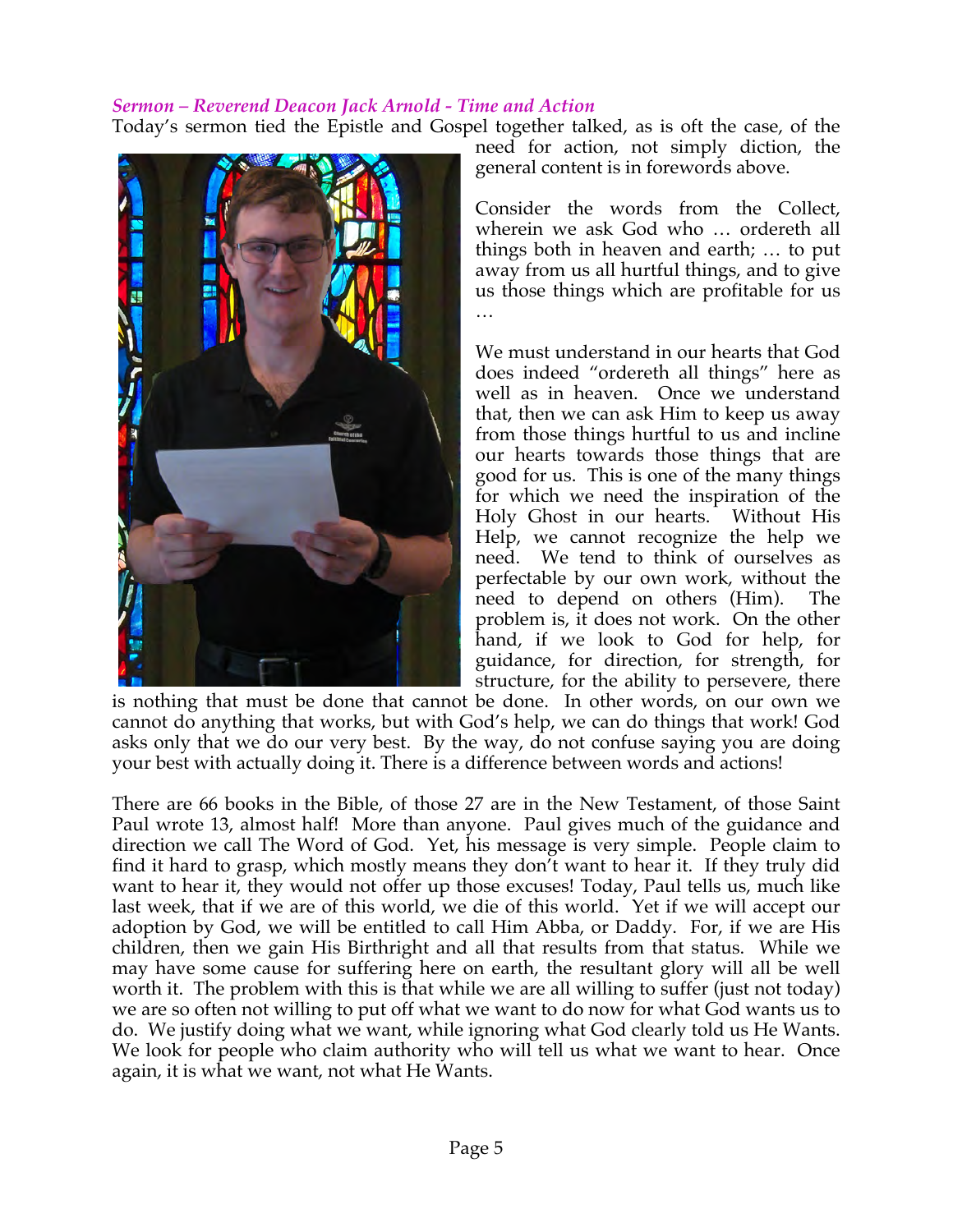That leads right in to the point Jesus said in the Gospel according to Saint Matthew when He Tells us to take great care in who we choose to follow. Scripture has been given to provide an unchanging standard against which we should judge the words and actions of those who would lead us towards God. Jesus tells us to listen to those who preach of the Gospel and discard the words of those whose teachings are not congruent with The Word. For, it is by their actions can you judge their teaching. To quote President Reagan, "Trust, but verify." Does what the person say match with The Word. We all have Bibles, most the Authorized Version. Does what the person preach match what God has said? Does their life live that talk? We do not want to follow people that produce evil, corrupted fruit, but good and plentiful and delicious fruit!

Actually, that brings us to another point, does the Bible you use match the real Word of God. It is not the grammar or style that count, but the facts, the points, the real message of Scripture. The Authorized Version comes from the Received Text and is reliable. Make certain the version you use loses nothing in the translation.

So once you let the Holy Ghost into your heart, then take the direction He Offers, read and understand Scripture, you will know what you are supposed to do. Then, you need to actually act on that knowledge.

This morning I was reminded today marks the 69<sup>th</sup> Anniversary of the landings on Guam to liberate it from the hellish occupation of the Japanese. Sixty-nine years ago at 0828 the  $3<sup>rd</sup>$  Marine Divison hit the beach at Asan, near Agaña, while the  $1<sup>st</sup>$  Provisional Marine Brigade hit Agat beach to the South. These points were North and South of the Orote Peninsula, where the Japanese had established an airfield, a key objective of retaking Guam. Under heavy resistance, these two units linked up to retake the Peninsula, then retaking first the south part of the island, before heading north to finish off the resistance at the north end of the island. Finally, the island of Guam was declared secure on 10 August 1944, marking the end of about two weeks of fierce and bloody hiding. Of course, there were some stragglers, as for example, Sgt. Yokoi, who surrendered in 1972, but this marked an end to the Japanese's presence on Guam.

We remember these men today and we should not forget their struggle for our freedom, nor should we be so willing to give it up today. As long as I live, I will remember these men and many of their brethren, who fought in the Pacific and in Europe in World War II, along with all others who served our country and gave their lives. Today, I remember in particular the struggles of those men who fought on Guam. I have been very fortunate to visit this island not just once, but twice, to visit the wonderful Thomas family, who showed me around to the various battle sites.

When I stepped foot on the area around Asan Beach, I felt a strange feeling, as if I was not alone. I knew that a few feet away from me where the Thomas family, but I felt a rather peaceful, yet sad feeling when I looked towards the actual invasion beach, knowing that men had spilled the blood so that I and my descendants would be free. I looked up towards the ridge line of Fonte Ridge, and only could imagine the horrors of the battle that day, of the chaos of fire, screaming and dying men, men giving their all for our country. The battle of Guam cost our country 1,747 patriots lives, with another 6,053 wounded. As I sat there, I resolved, they should not die in vain. As long as we believe in our country, it shall not perish from the earth.

Action counts. For by their actions ye shall know them.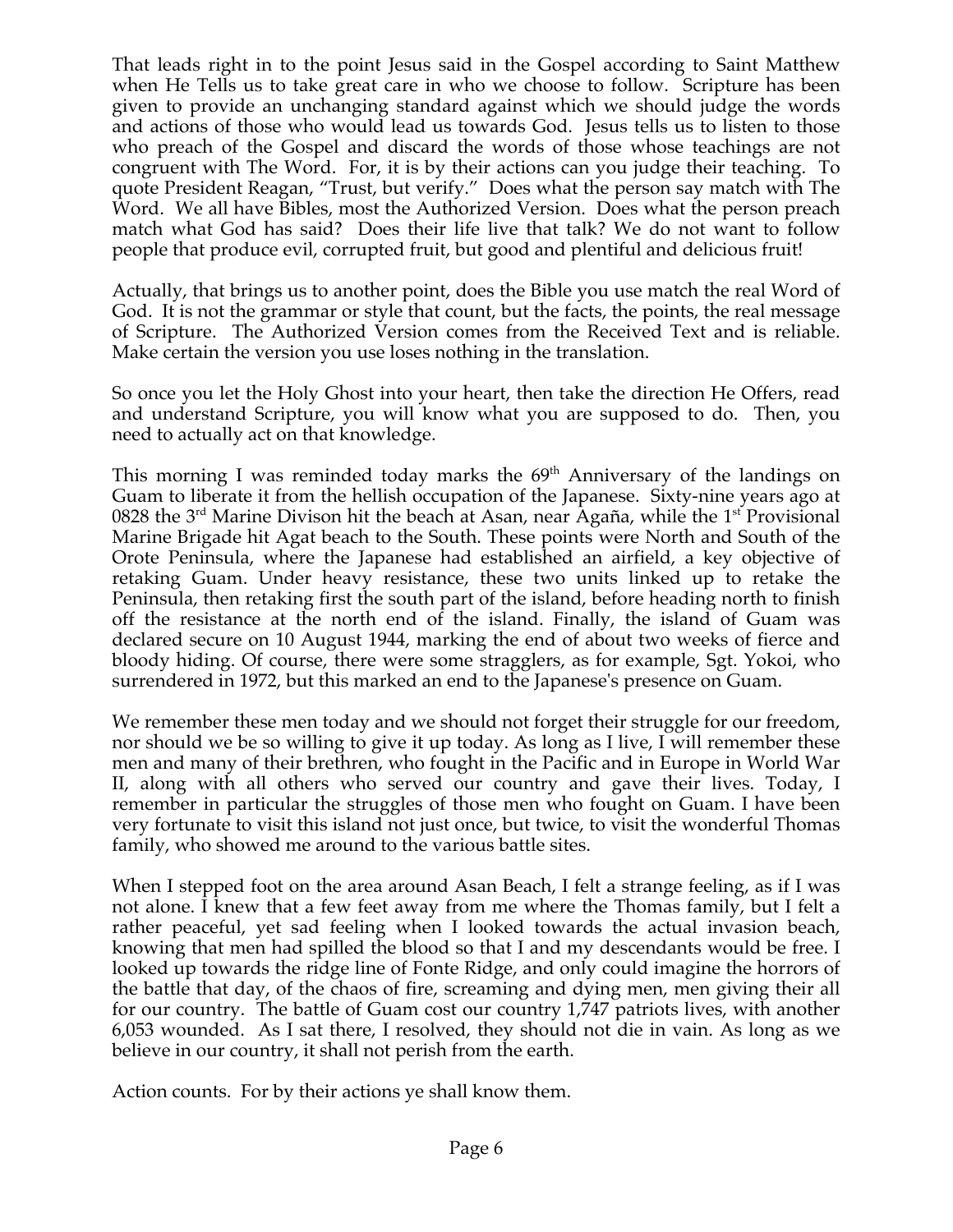Heaven is at the end of an uphill trail. The easy downhill trail does not lead to the summit.

The time is now, not tomorrow. The time has come, indeed. How will you ACT?

It is by our actions we are known.

# **Be of God - Live of God - Act of God**

## *Bishop Ogles' Sermon*

We are oft fortunate to get copies of Bishop Jerry's sermon notes. Today is one of those

Sundays. Today's sermon starts off with the collect, and like always, it will give you a lot to consider in your heart.

## **Sermon Notes**

Eighth Sunday after Trinity Saint Andrew's Anglican Orthodox Church 21 July 2013, Anno Domini

## The Eighth Sunday after Trinity.

### *The Collect.*

**GOD**, whose never-failing providence ordereth all things both in heaven and earth; We humbly beseech thee to put away from us all hurtful things, and to give us those things which **O**



are profitable for us; through Jesus Christ our Lord. *Amen.*

 The ancient Lectionary takes us to the question of inheritance as the children of God, and also the KIND of children we should be in the production of fruit. The epistle teaches us, in no uncertain terms, that there are no people more chosen of God than those who have been adopted, through the blood of Christ, into His family as sons and daughters. Of course, in following Christ, we must not follow Him all the way to Bethany and then stop short of Calvary. We must take up our crosses daily and follow Him all of the way down the Via Dolorosa – the Way of Suffering – if necessary.

 Our sermon text is taken from the Gospel lesson in Matthew 7, beginning at the  $15<sup>th</sup>$  verse. In this passage we discover the strong similes and metaphors of false prophets being like wolves in sheep's clothing; and of trees that bring forth the fruits of their natures, and some that must be cut down for failure to produce fruit. And our text concludes with a dire warning to those who proliferate in the Christian community today – hypocrites! We will address the text in three parts:

- 1. False Prophets who are they and how shall we recognize them;
- 2. The trees of good and bad fruit how shall we distinguish them;
- 3. Hypocrites who are they and how to know them.

## **False Prophets**

In our text we read: *BEWARE of false prophets, which come to you in sheep's*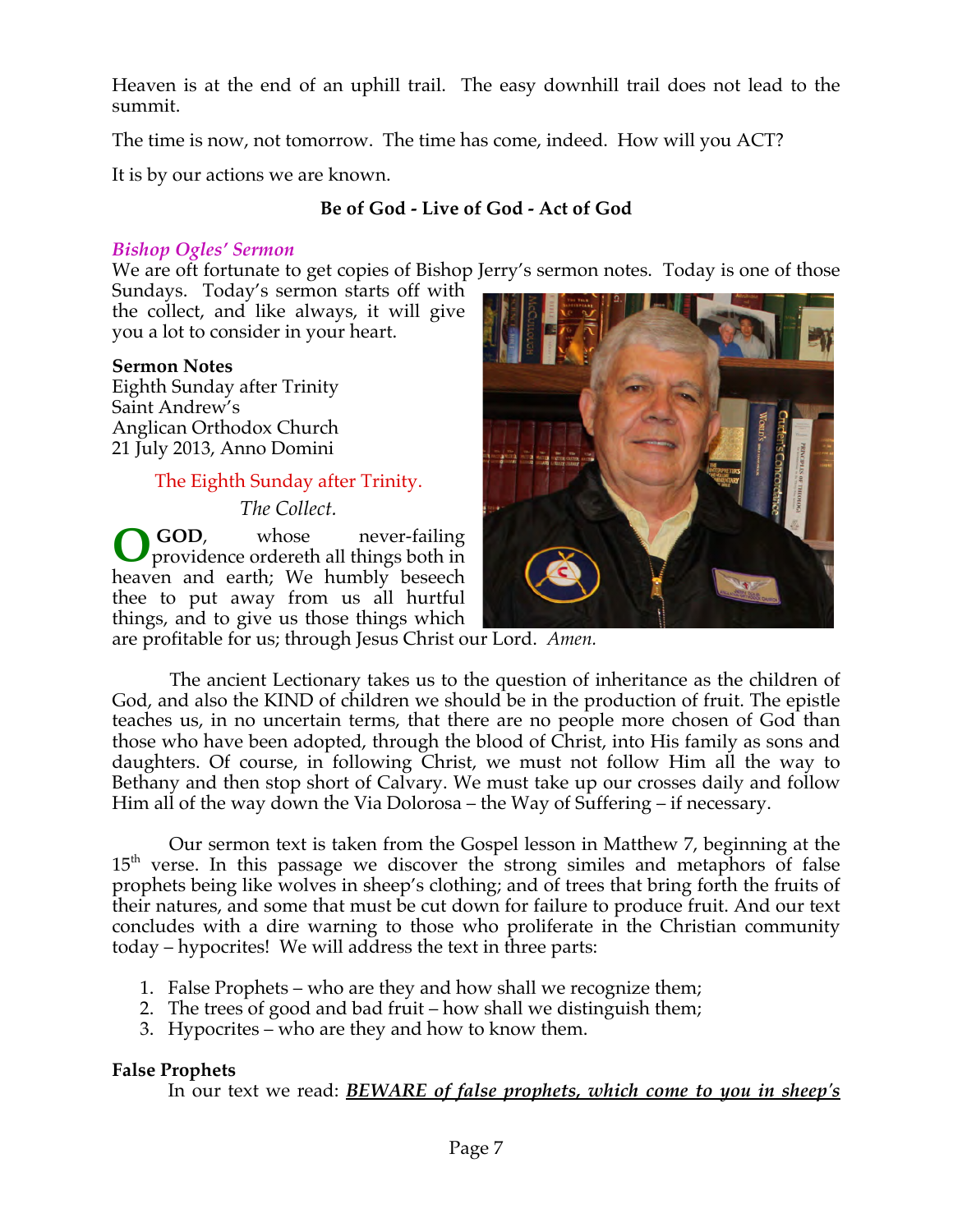*clothing, but inwardly they are ravening wolves.* First of all, what is a prophet, and how shall we know them?, "*And if thou say in thine heart, How shall we know the word which the LORD hath not spoken? When a prophet speaketh in the name of the LORD, if the thing follow not, nor come to pass, that is the thing which the LORD hath not spoken, but the prophet hath spoken it presumptuously: thou shalt not be afraid of him*." (Deuteronomy 18:21-22) So, do you believe that prophets of the Lord are similar to fortune-tellers in forecasting future events? Not at all, but a prophet of the Lord will say those things that the Lord has spoken in the Spirit. The prophet of today will not speak a word contrary to those uttered by the prophets of old, for God does not change. Any who know and believe the Word of God are prophets of sorts. How can that be? Because the Holy Word of God tells us what God's judgment is against all kinds of sin. If we judge by God's perfect standard of righteousness, we can conclude, as a prophet, the mode of God in dealing with such sin. A prophet speaks, preaches, and teaches the will of God as recorded in Holy Scripture – and nothing beyond what God has uttered in Holy Scripture.

 We are to confirm every word spoken from the pulpit by Holy Scripture to see if these things be true. I can assure you with every bone of my body that I will never intentionally teach something contrary to the Word of God **INTENTIONALLY**; however, I am a mortal man, and mortal men are subject to errors of judgment and understanding. Therefore, a well versed and informed Christian must test all things spoken by me, or any other clergyman, by that Plumb Line of God's Word. "*Beloved, believe not every spirit, but try the spirits whether they are of God: because many false prophets are gone out into the world.*" (1 John 4:1) *Prove all things; hold fast that which is good*. (1 Thess 5:21) A true Christian will study the Scriptures diligently, in fact, so well that he will be able to recognize errors and inconsistencies in doctrine being preached. He will therefore not suffer deceit. The false prophet speaks smoothly and convincingly. He ACTS like a loving Christian, and he may even use the Word of God, but wrongly to achieve some deceitful purpose. He will emphasize the offering plate far more than the cross of Jesus. He may have a wonderful smile to hide hideous and sharp teeth beneath. The false prophet is a minister of the devil and, like his mentor, is a ravening wolf. He doesn't kill just to eat, but out of sport. America has a disproportionately large number of such scoundrels let loose in our pulpits today. BEWARE, friends.

#### **The trees of good and bad fruit – how shall we distinguish them**

We are told to use sight and taste. If it looks like an orange, it tastes like an orange, then it MUST be an orange. Oranges do not grow on apple trees. The kind of tree determines the fruit. The kind of heart determines the soul of a Christian, or an imposter. The fruit described relates to our works as sons and daughters of God. Are our works worthy of the title, Christian? We have misapplied grace and faith to the exclusion of good works in our day. Surely, we know that works are not the means of our salvation; but just as surely we should also know that our salvation should be evidenced by works worthy of the Name of Christ. "*Bring forth therefore fruits worthy of repentance*." (Luke 3:8a) "*Even so faith, if it hath not works, is dead, being alone. Yea, a man may say, Thou hast faith, and I have works: shew me thy faith without thy works, and I will shew thee my faith by my works.* (James 2:17-18) There has been a growing error being taught over the last several decades that all a sinner needs to do is "call upon the name of the Lord" and that ends the struggle. While it is true that all who call upon the name of the Lord shall be saved, it is not true that a mere utterance of that phrase will suffice. The utterance must be a genuine and sincere confession of faith from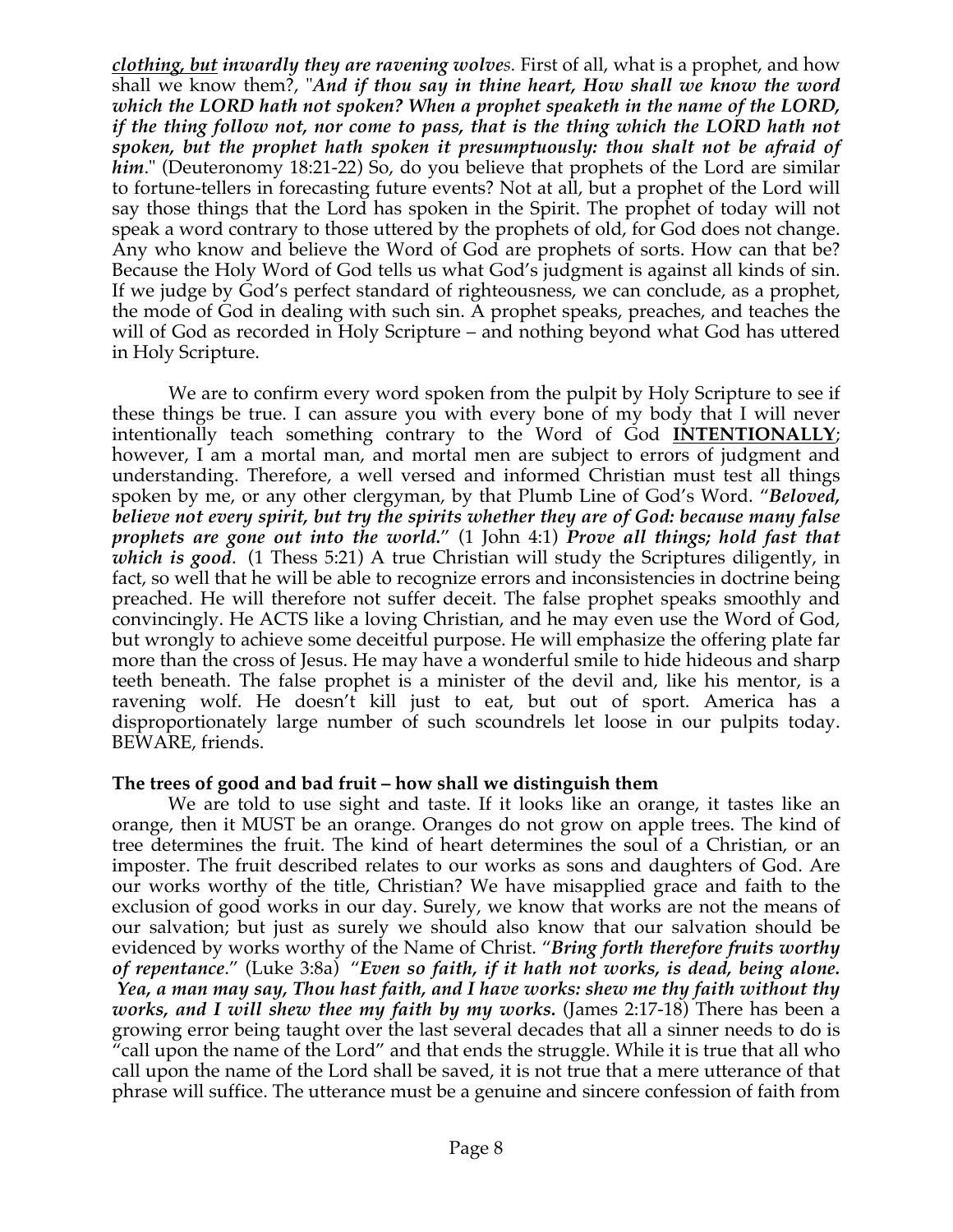the heart and not the head. It must be followed with evidence of salvation. A new man must be in evidence following the confession.

God gave us 'hands' for a reason. The head is our legislative branch, the hands our executive branch, and the heart our judicial branch to determine right and wrong. It is the hands that produce fruit. They cultivate, plant the trees, and care for the trees. At due season, they harvest the fruit. In the ancient Holy Land, trees were taxed – not the fruit of the trees; therefore, the lord of the vineyard will cut down a tree that does not produce in order to save revenue. The economy of Heaven is not unlike the same. If we produce no fruit, of what earthly good are we? The mind conceives a good project to perform. If it is in conformance to that Mind which was in Christ, the Judicial Branch – the Heart – will uphold that decision of the Legislative Branch. It is then that the Executive Branch (hands) completes the good work willed by the head. If our hands are idle, we had best find productive labor for them in short order; else we starve or shall be cut off. Faith is the electrical impulses that connect the three branches across the synapses of Wisdom, Love, and Action.

In the Museum of Amsterdam hangs a painting of several old Dutch Burgomasters who had distinguished themselves by some notable service to the people and community. In each of the paintings, there may be as many as a dozen faces and, though the canvas is a bit crowded for space, the hands are also depicted in every case. All one sees are heads and hands. In spite of a lack of space, the artist was very careful to include the hands with different gestures of each and in detail as complete as eyes and noses of the heads. I believe the point of the artist is to depict the full character of the men honored. The heads alone did not reveal complete character – what they thought, what they saw, what they felt; but the addition of hands depicted that the good works of these men followed the good thoughts that they conceived. The same is true of the Christian who has taken on the Mind that was in Christ.

 There is a wonderful discussion of the head-only Christian in the classical work, The Choir Invisible, by James Allen Lane:

*Some time, wandering in a thinned wood, you may have happened upon an old vine, the seed of which had long ago been dropped and had sprouted in an open spot where there was no timber. Every May, in response to Nature's joyful bidding that it yet shall rise, the vine has loosed the thousand tendrils of its hope, those long, green, delicate fingers searching the empty air. Every December you may see these turned stiff and brown, and wound about themselves like spirals or knotted like the claw of a frozen bird. Year after year the vine has grown only at the head, remaining empty-handed ; and the head itself, not being lifted always higher by anything the hands have seized, has but moved hither and thither, back and forth, like the head of a wounded snake in a path. Thus every summer you may see the vine, fallen back and coiled upon itself, and piled up before you like a low green mound, its own tomb; in winter a black heap, its own ruins. So, it often is with the poorest, who live on at the head, remaining empty-handed ; fallen in and coiled back upon themselves, their own inescapable tombs, their own unavertible ruins*.

 Our hands must follow the good will of the mind in finding good works upon which to light and to grasp in order to bear fruit pleasing to the Lord of the Vineyard.

## **Hypocrites – who are they and how to know them**

First of all, let us get our vocabulary understood. What is the meaning of hypocrite? The word is derived from the Greek text - (hupokrinomai); an actor under an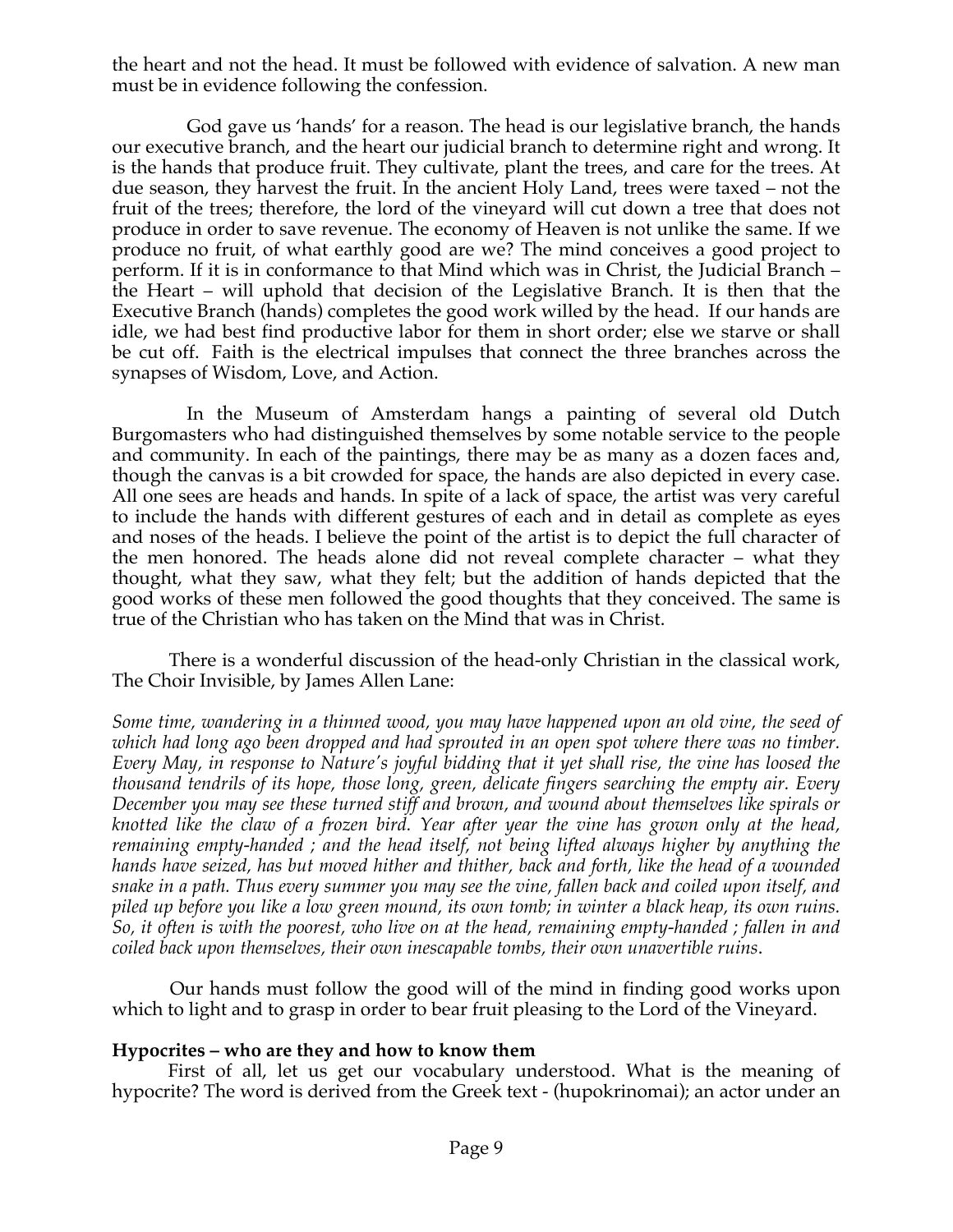assumed character (*stage-player*), i.e. (figurative) a *dissembler* ("*hypocrite*"):- hypocrite. (Strong's) Those who are constantly performing great things and seem to be very godly often harbor a vacuum for faith. All of the good works, good acting, and posing of the hypocrite will gain no favor at all in Heaven. Good works do not exist apart from faith. The hypocrite that says all of the right things and lives like the world is only an actor. By the same token, every man that shoulders a weapon and wears an impeccable uniform is not necessarily a soldier. We see churches in America that are supposedly 'filled with the Holy Ghost." They make a great show of 'supposed' spiritual gifts and demonstrations. The worship is not peaceful, but exhausting. Many of the same people who were so moved by the Holy Spirit on Sunday morning are seen to be moved by the spirit of the bar on Monday. What is wrong with this picture? First, their worship is not reverent and worthy of the Church. Secondly, their hearts were only 'acting' as hypocrites in being shallow on faith and big on appearances. How is your heart, friend?

 May we be a people wary of false prophets and so thoroughly knowledgeable of the Word of God that it will be quite difficult to deceive us.

 Let us be careful of wandering too far from our protecting Shepherd and into the mountain crevices where wolves lurk. Be careful that the church you attend is one that places Christ at its heart and center – a Church that is reverent in worship and true to Scripture in its teaching and doctrine.

 Let us be sure that the works of our hands represent the thoughts of our hearts and not become stale salt that has been in the shaker so long that form clumps that cannot be applied properly. Are we thus?

### *Bishop Dennis Campbell's Sermon*

Bishop Dennis is a brilliant speaker. He is able to take biblical precepts and make them



perfectly understandable, even to me. Oft he provides the text of his sermons and I take the utmost pleasure in passing them on:

**Christians Live** Psalm 127, Zechariah 4:1-10, Galatians 3:24-29 July 21, 2013 Eighth Sunday after Trinity

To say, Christians live," is to shock most of the people we know today. They have been taught Christianity is

bondage, a living death of sorrow, self-denial, and delusion. They think we pass over all the really fun things in life, by which they mean the indulgence of our own lust and greed, to live in the sad illusion of a better life beyond this world. Many blame Christianity for all the ills of the world. Slavery, genocide, poverty, prejudice, racism, oppression, and pollution, they say, are all the fault of Bible thumping Christians and the culture we have built.

They are wrong, of course. Any one can see that such things are the complete opposite of what the Bible teaches. And any one can see that such things have been a part of the human experience in all times and places. And any one can see that the teachings of the Bible, lived and practiced in everyday life would have enabled humanity to avoid the wars, oppression, poverty, abuse, and grief that stain the pages of our history books, and our own personal lives. So, it is not Christianity that has caused our problems; it is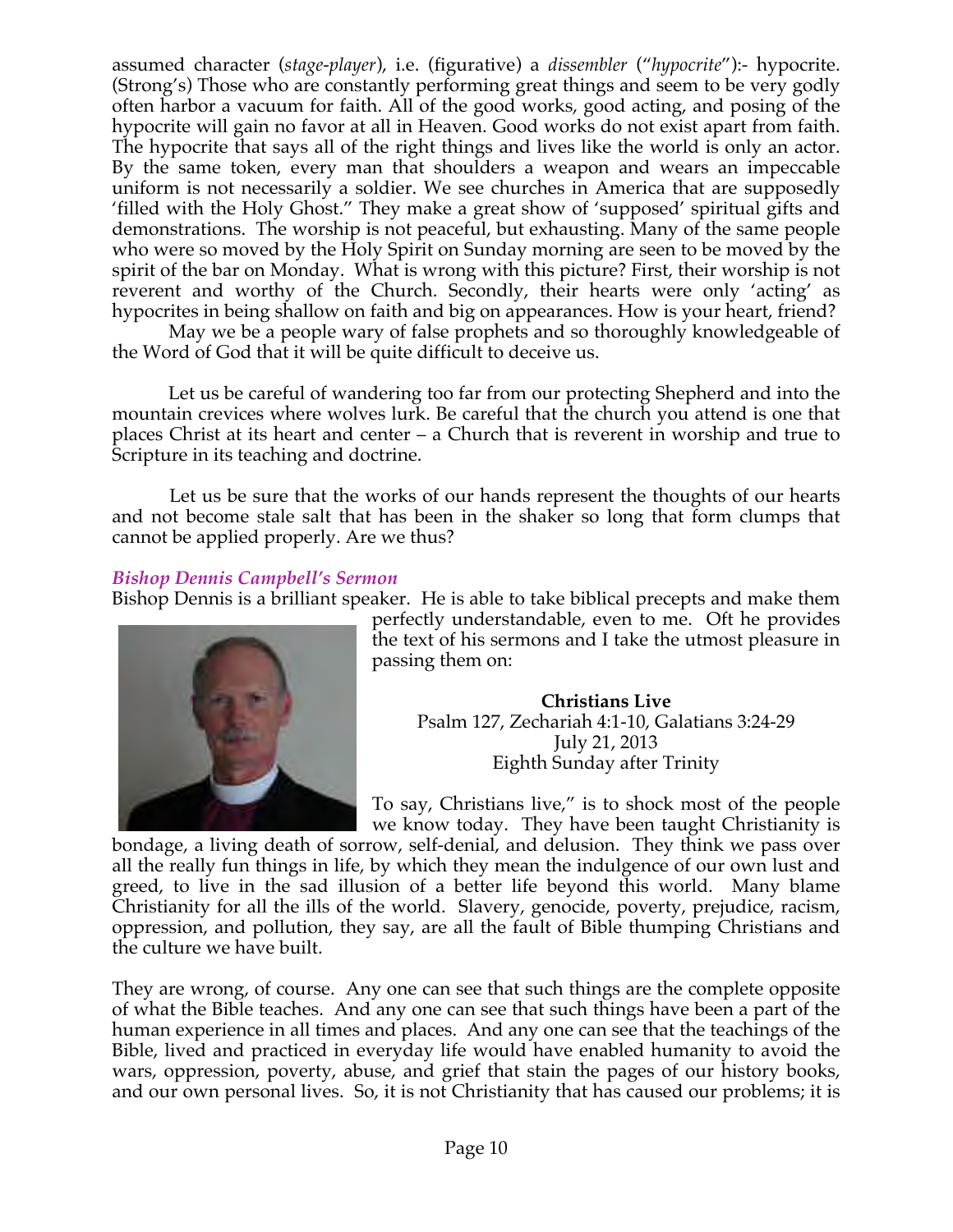the lack of Christianity that has caused our misery. But the enemies of Christianity are neither bothered nor informed by truth and facts. They have an agenda, and to accomplish it, Christianity must go. So they willingly and gladly accept the lie that Christianity is oppressive, and its demise will make the world a better place.

When I say Christians live, I mean the Christian life is the only life worth living. Everything else is despair and ruin, but Christianity is hope. Only Christianity has hope for man. We believe man can change, or, at least, be changed. We believe man can live for something higher than the satisfaction of his lusts and conceits. We believe that is basically what all people live for. We believe that is the natural tendency of all people, and that it is the reason for most of our unhappiness and abuse of others. The Bible calls this tendency, "sin." It calls the actions and attitude that come out of this tendency "sins." So sin is the tendency; sins are the result.

The basic view of those who want to destroy Christianity is that our lusts and conceits should be indulged. Christianity is bad, they say, because it tells us our natural desires should be controlled, and that we should live in a way that brings our natural inclinations under the control of God. Thus, they claim, Christianity is bad because it inhibits your rights and freedoms.

There are many reasons why people attack Christianity. They may have financial interests in sin. They may want to profit from human greed by selling people things we don't need, and may even be detrimental to us. They may want to gain power over us by promising more crumbs from their table if we do their bidding. They may be happy to see the poor and working classes waste their lives on sex, drugs, and rock and roll, while the ruling classes increase their own power, security and wealth. Where is the hope in this? There is none. But Christianity teaches that man can change. He can learn and do right, by the grace of God. And he can make life better for himself and others.

Christians are the ones who look for Divine hope in this world. We are the ones who believe in a loving God, who has a plan and purpose for this world, and who is going to bring His plan to completion. We are the ones who believe God Himself is going to overcome evil and establish righteousness and peace on this earth. We are the ones who believe He is working in people now, converting people to His ways teaching them His love, and building a community of peace.

But, I have not quite stated the point of the sermon yet. I have been circling it, building up to it, because it is very simple and easy to miss if we are not prepared to hear it. So here it is; the more faithfully and fully we live the way the Bible teaches us to live, the fuller, better, and happier life will be. The further we depart from the Bible' teaching, the more miserable, hopeless, and despondent life will be. This is because we are made for God and can only be happy in Him. Remember the words of St. Augustine; "Thou hast made us for Thyself, O God, and our heart are restless until we find our rest in Thee." Christ's words in Matthew 10:39 apply to this very well. Talking to His disciples about the persecution and death some of them would face for following Him, He said, "He that findeth his life shall lose it; and he that loseth his life for my sake shall find it." In other words, it is not in preserving your life to live in comfort according to the world's definition that we will find real life. We will find real life only when we follow Christ, only when we live by His teaching, only when we willingly subjugate our desires to His.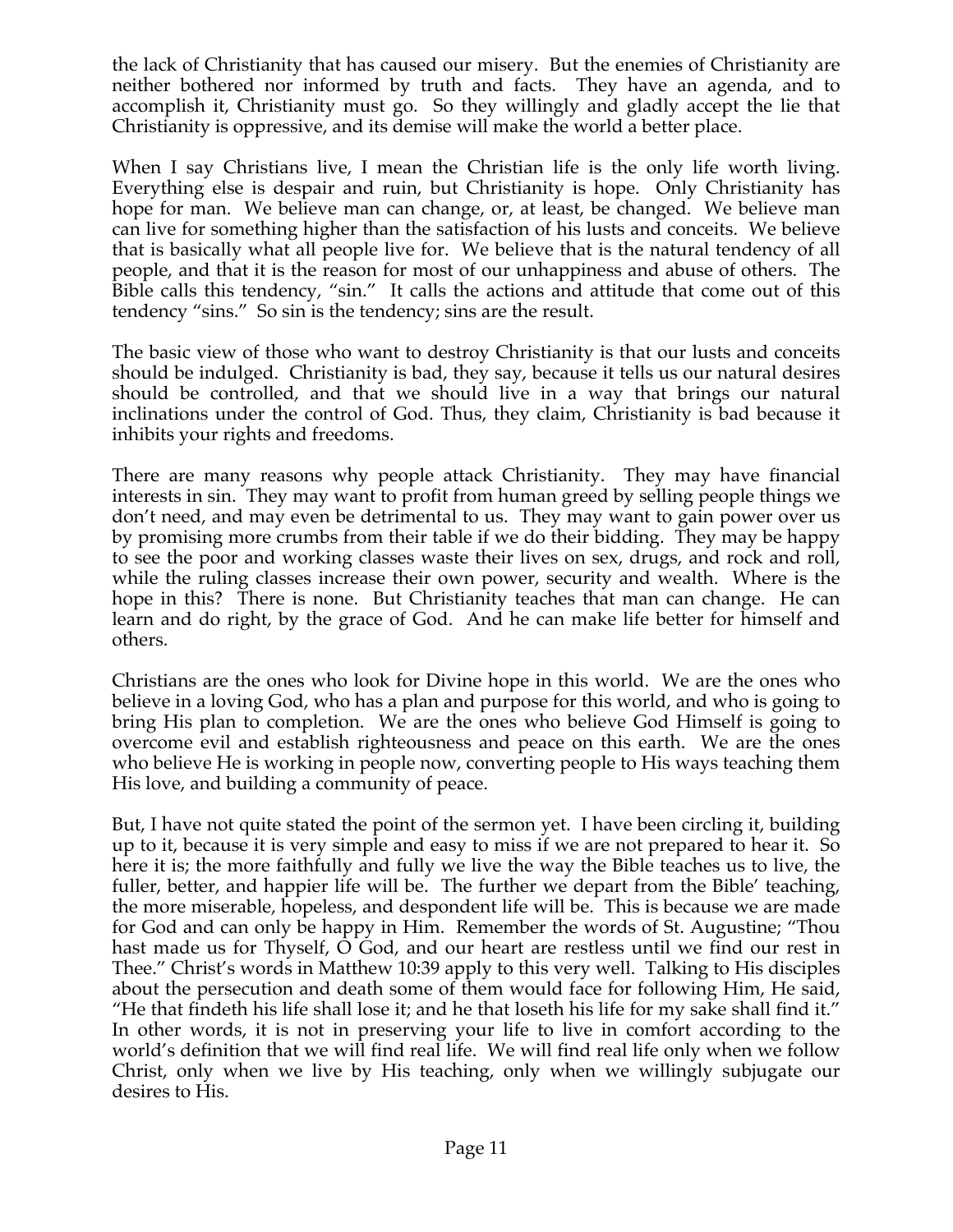I close with these wise words from Psalm 127. Their relevance to our subject will be evident. "Except the Lord build the house, they labour in vain that build it."

-- +Dennis Campbell

Bishop, Anglican Orthodox Church Diocese of Virginia Rector, Holy Trinity Anglican Orthodox Church Powhatan, Virginia www.HolyTrinityAnglicanOrthodoxChurch.org www.lifeinthescriptures.blogspot.com

## *Rev Rick Reid of Saint Peter's Sunday Sermon*

We are happy to have a sermon from Reverend Rick Reid, minister of Saint Peter's,

whose congregation is right at the Worldwide Headquarters of the Anglican Orthodox Church. Rev Rick has all the resources and challenges right at hand. I think you will enjoy this sermon.

## **Jesus Warned - Beware of False Prophets**

In today's Gospel reading, Jesus warned, "Beware of false prophets, who come to you in sheep's clothing, but inwardly they are ravenous wolves." You will know them by their fruits. Do men gather grapes from thorn bushes or figs from thistles? "Even so, every good tree bears good fruit, but a bad tree bears bad fruit." A good tree cannot bear bad fruit, nor can a bad tree bear good fruit. "Every tree that does not bear good fruit is cut down and thrown into the fire. Therefore by their fruits you

will know them" Not everyone that saith unto me, Lord, Lord, shall enter into the kingdom of heaven; but he that doeth the will of my Father which is in heaven. (Matt. 7:15-21).

Jesus warns about those who come to you, inviting you, or trying to persuade you to join with them, in their worship services.

Many groups go door to door and approach people in various ways to have them join their Church or organization. There is basically, nothing wrong with going door to door; even the apostles did it at times. Their goal is to make disciples of as many as possible.

It is what they teach about God and Christ that matters. But what is



wrong about this is that they are more interested in having you become a member of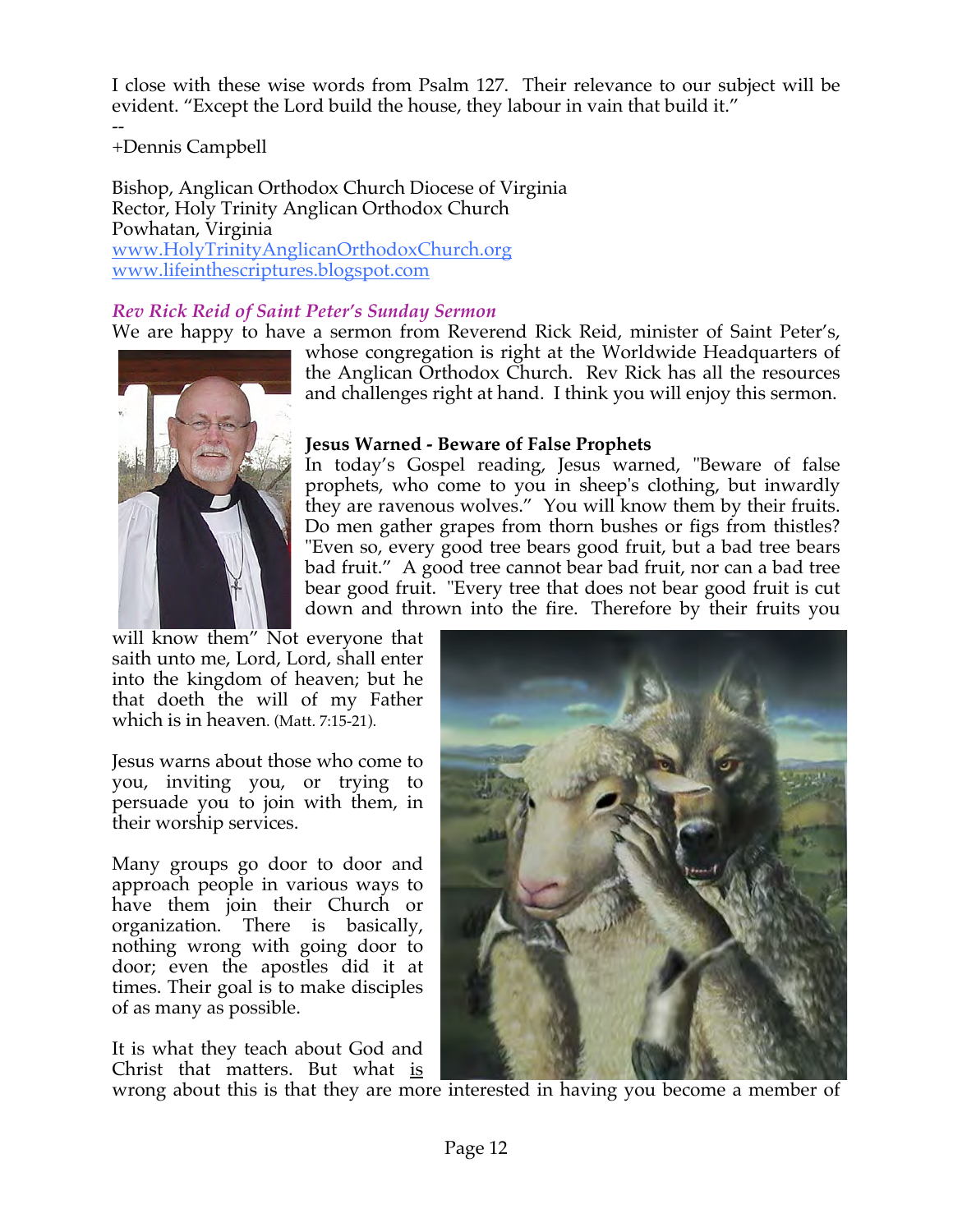their Church or organization, than leading you to Christ, in doing so their members are not part of the body of Christ.

Now, Jesus is not telling us we will know someone's false or true prophecy from their fruit, but will know them by their fruit. Jesus used two illustrations of the believers to unbelievers, one was sheep and goats, the other was sheep and wolves. Matt 10:16:

<sup>16</sup> Behold, I send you forth as sheep in the midst of wolves: be ye therefore wise as serpents, and *harmless as doves.* The disciples were sent out as sheep, those who followed the shepherd, and Jesus admonishes them to have wisdom, .be as crafty as the devil is, as you are sent out in the world.

*17But beware of men: for they will deliver you up to the councils, and they will scourge you in their synagogues;* Jesus told them: Know that you are among enemies that would like to you cut you to pieces, but don't act like the devil, don't return evil for evil,… but be as harmless as doves. The dove was the form the Holy Spirit came upon Jesus at his baptism. It came upon him gently, and stayed with him throughout His ministry.

Jesus never imposed or pushed people to join anything, He gave them the truth and a choice to follow Him. He beckoned them; he drew them, but never forced, or pushed them into following Him.

He also said in the book of Acts 20:29-30: *"For I know this, that after my departure savage wolves will come in among you, not sparing the flock."Also from among yourselves men will rise up, speaking perverse things, to draw away the disciples after themselves*."

Wolves are the enemy of sheep; they eat sheep, and will eventually devour the flock if left unchecked.

Jesus warns about those coming from within the church that would actually tear it apart. This would be done by false teaching. Since they are in the Church, they would teach from the bible but then distort its message.

As Paul states in his second letter to the Corinthians 2 Cor.11:13-15 They are false apostles and messengers looking like those who teach righteousness. They may look good on the outside but the love of Christ is not there on the inside and their message will always be with scripture, but with a distorted meaning. Their focus will be their own agendas, not the will of God.

In Matthew's gospel Jesus tells us. 13:23: <sup>23</sup> But he that received seed into the good ground is *he that heareth the word, and understandeth it; which also beareth fruit, and bringeth forth, some an hundredfold, some sixty, some thirty.*

Fruit is something that comes out naturally. All trees bear the same kind of fruit of the seed they came from. An orange tree will bear oranges not apples. A cherry tree yields cherries, not peaches.

Fruit is a natural production of the source it is connected to. It comes out naturally, and it comes out in its season at various degrees.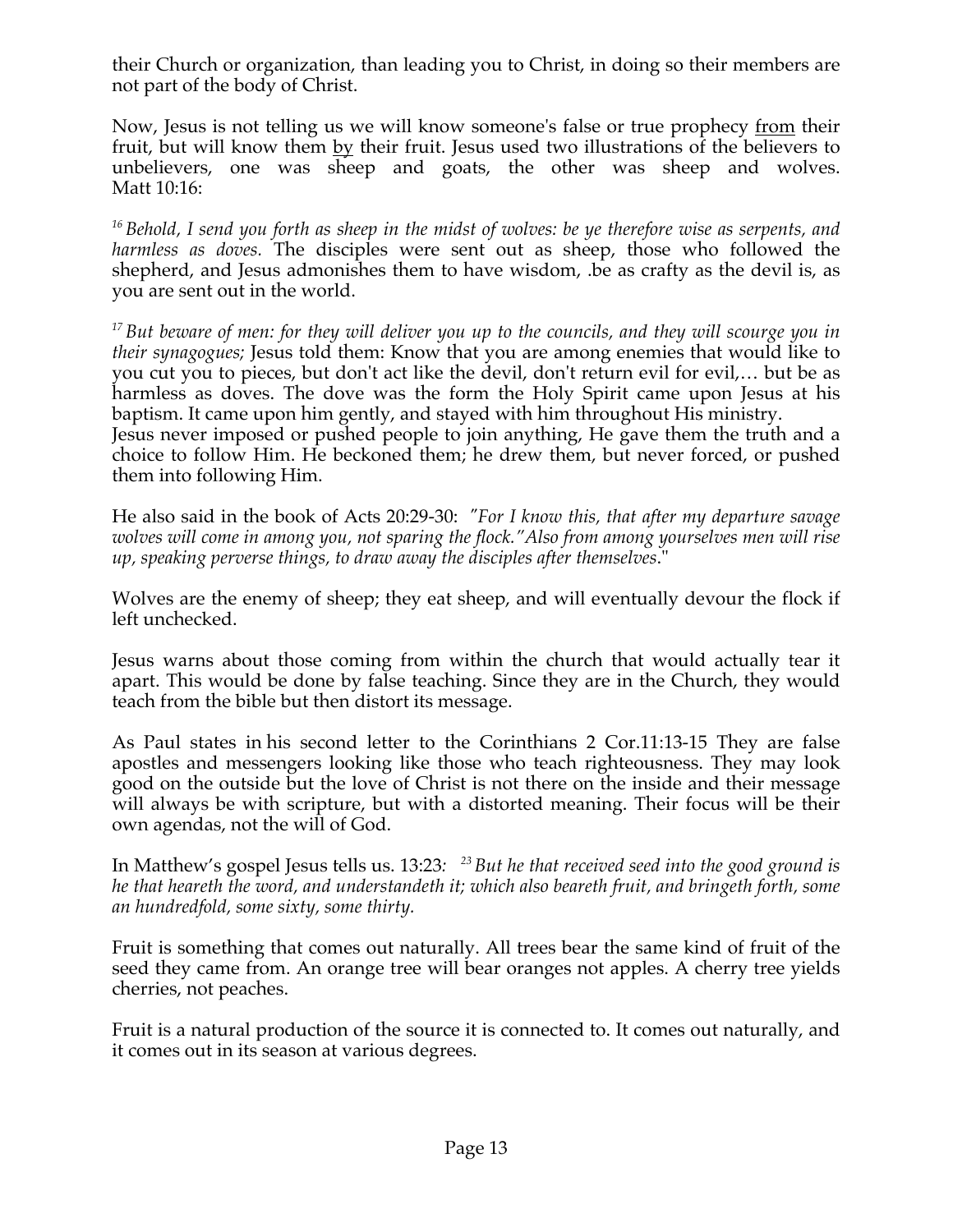Spiritually, fruit is the Holy Spirits at work in our lives showing the change that Christ has made.

Many say we have good fruit therefore God is with us. Again fruit is relative to the life of the tree itself. The tree must have Christ as its source… for the Holy Spirit to be at work. It must have Christ…. to have real fruit.

As Jesus stated in St. John's gospel: John 15:8: Herein is my Father glorified, that ye bear much fruit; so shall ye be my disciples.

Jesus is saying: By this My Father is glorified, that you bear much fruit; so you will be My disciples." We are chosen to bear fruit all our days.

Again in St. John's Gospel Jesus said: 15:4-6*:*

*<sup>4</sup> Abide in me, and I in you. As the branch cannot bear fruit of itself, except it abide in the vine; no more can ye, except ye abide in me.*

*<sup>5</sup> I am the vine, ye are the branches: He that abideth in me, and I in him, the same bringeth forth much fruit: for without me… ye can do nothing.*

*<sup>6</sup> If a man abide not in me, he is cast forth as a branch, and is withered; and men gather them, and cast them into the fire, and they are burned.*

Christ is our life line. His teachings and His person. As we abide in his word the fruit of the Spirit, the life of Christ comes out naturally.

 Our position is to abide in Him; His promise is that He will abide in us. This is why a church with false doctrine cannot have good fruit, because they are not abiding in His word alone, but in other men's words. They depend on their good works, for, or to maintain salvation. They don't teach the bible or salvation through the blood of Christ. In St. John's Gospel: (John 8:31-32), Then Jesus said to those Jews who believed Him, "If you abide in **My word**, you are My disciples indeed. "And you shall know the truth, and the truth shall make you free."

 Churches or individuals who add their own message, or add books to lead people away from Christ's true word, are truly false prophets, and we will know them by their fruits.

May we always be a church overflowing with fruit, and may each of us here this morning bear fruit, to the glory of God.

# *Rev Bryan Dabney of Saint John's Sunday Sermon*

We are fortunate to have Bryan's Sunday Sermon. If you want people to come to The



Truth, you have to speak the truth, expouse the truth and live the truth. This is really a good piece and I commend it to your careful reading.

# **Eighth Sunday after Trinity**

In our gospel lesson today, we read a portion of the Sermon on the Mount where our Lord admonished his listeners to, Beware false prophets which come to you in sheep's clothing, but inwardly they are ravening wolves. Ye shall know them by their fruits (St. Matthew 7:15-20). The meaning here is unmistakable. If we are to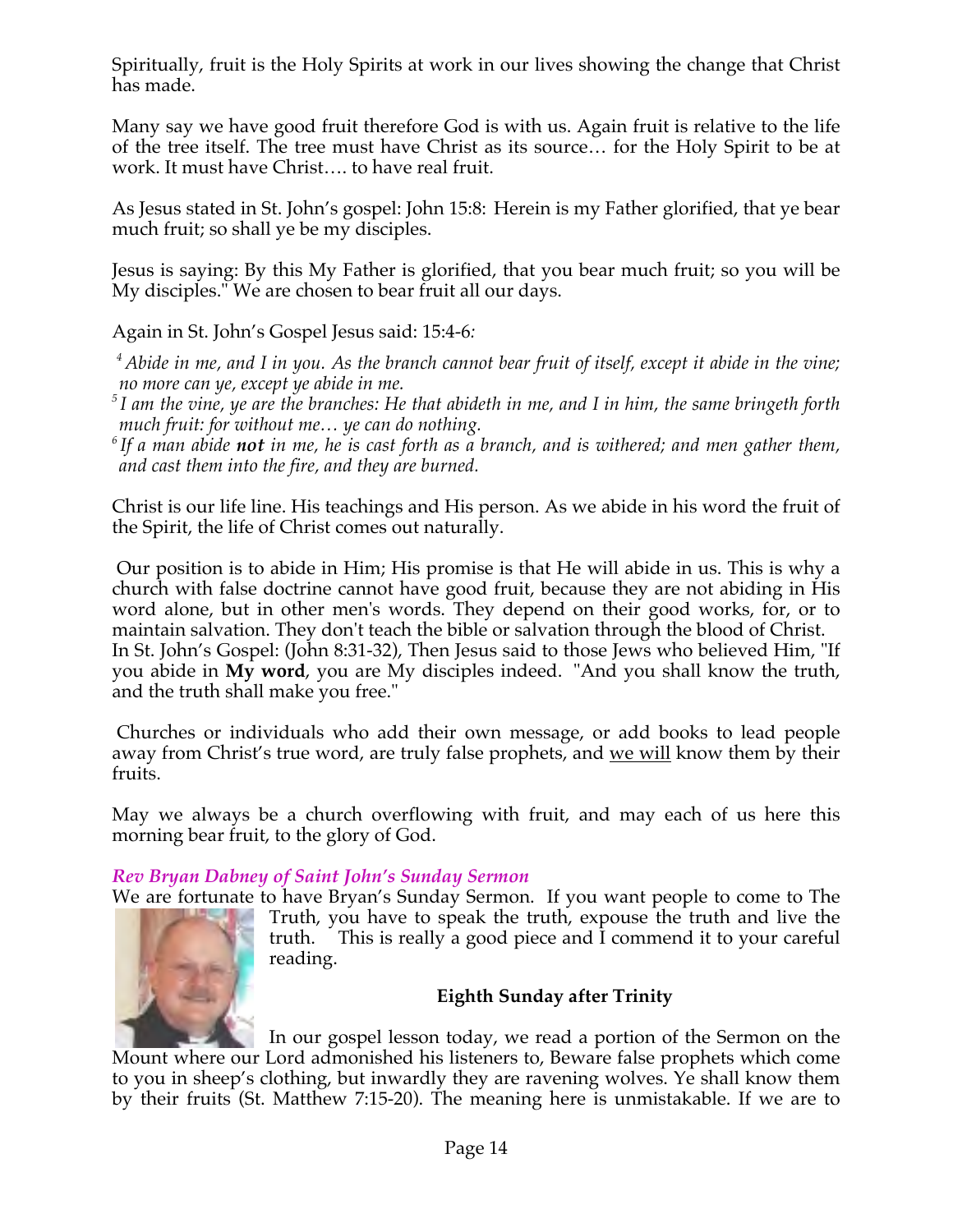avoid deception, then we ought to be on the look out for those who merely mask themselves as being of the household of faith rather than true members of the same. But the unregenerate and the unlearned have learned a thing or two from Scripture, more particularly that our Lord has instructed Christians to, Judge not, that ye be not judged (7:1). They have settled on this latter verse as the controlling principle for the interpretation of the verses which follow, and globally, regarding all behavior. So how then does a regenerate person reconcile these verses?

To begin with, one is more likely to hear the latter verse rather than the former being parroted about by the unregenerate in an effort to check the evangelism and reproofs of regenerated Christians. That has been and remains a principal component of their modus operandi. They have twisted the sacred words of judge not into a Gordian's Knot of false piety in order to protect their wicked ways. They also have employed those words as a sort of magical incantation against anyone who would call into question their ungodly lifestyle choices. Such may work against a novice or carnal Christian, but not against one who is schooled in the truth of God's word. St. Paul reminded the Corinthians in his first epistle to, put away from among yourselves that wicked person (5:9-13). Now how could a church body comply with the apostle's command if they are forbidden to judge?

Still, the point of judging is to admonish others to turn from their sins, their heresies, or other ungodly acts. The Greek word krino— which has been translated as judge means "to decide, to distinguish, and by implication, to try, condemn, or to punish." It has a largely legal connotation forasmuch as a judge is one who makes decisions or judgments about the matters that have been brought before him. As Christians, we have been called to make righteous judgments (St. John 7:24). We have been called to discern between the godly and the ungodly. And, we have been called to witness against all ungodliness within the body Christ and admonish with all longsuffering of doctrine those who are in way of the wicked that they might repent and be saved (Ephesians 5:11; II St. Timothy 4:2).

But before we ever think to point out the deficiencies in others, we need to judge ourselves. The apostle Paul reminds us of the necessity for self-judgment concerning our partaking of the Holy Communion when wrote, But let a man examine himself, and so let him eat of that bread and drink of that cup. For he that eateth and drinketh unworthily, eateth and drinketh damnation (condemnation) to himself, not discerning the Lord's body. For this cause many are weak and sickly among you, and many sleep (have died). For if we would judge ourselves, we should not be judged. But when we are judged, we are chastened of the Lord, that we should not be condemned with the world (I Corinthians 10:28-32).

Self-judgment requires us to confess to God our ills of thought, word and deed. That is why the early church fathers set the confession before the taking of the communion. God expects us to examine ourselves and come clean before him. He also expects us to be self-disciplined. Confession of sin ought to be an on-the- spot event. Nevertheless, we ought to do so at least twice a day: once in the morning and once in the evening. That is why the Book of Common Prayer has a General Confession placed in both daily orders of worship as well as in the Order for the Holy Communion. Without a proper confession to God in Christ, we leave ourselves open to chastening by the LORD for that is what he will do if we will not recognize our sins and seek his forgiveness on their account. He will bring us to our knees if we will not go there of our own volition. Psalm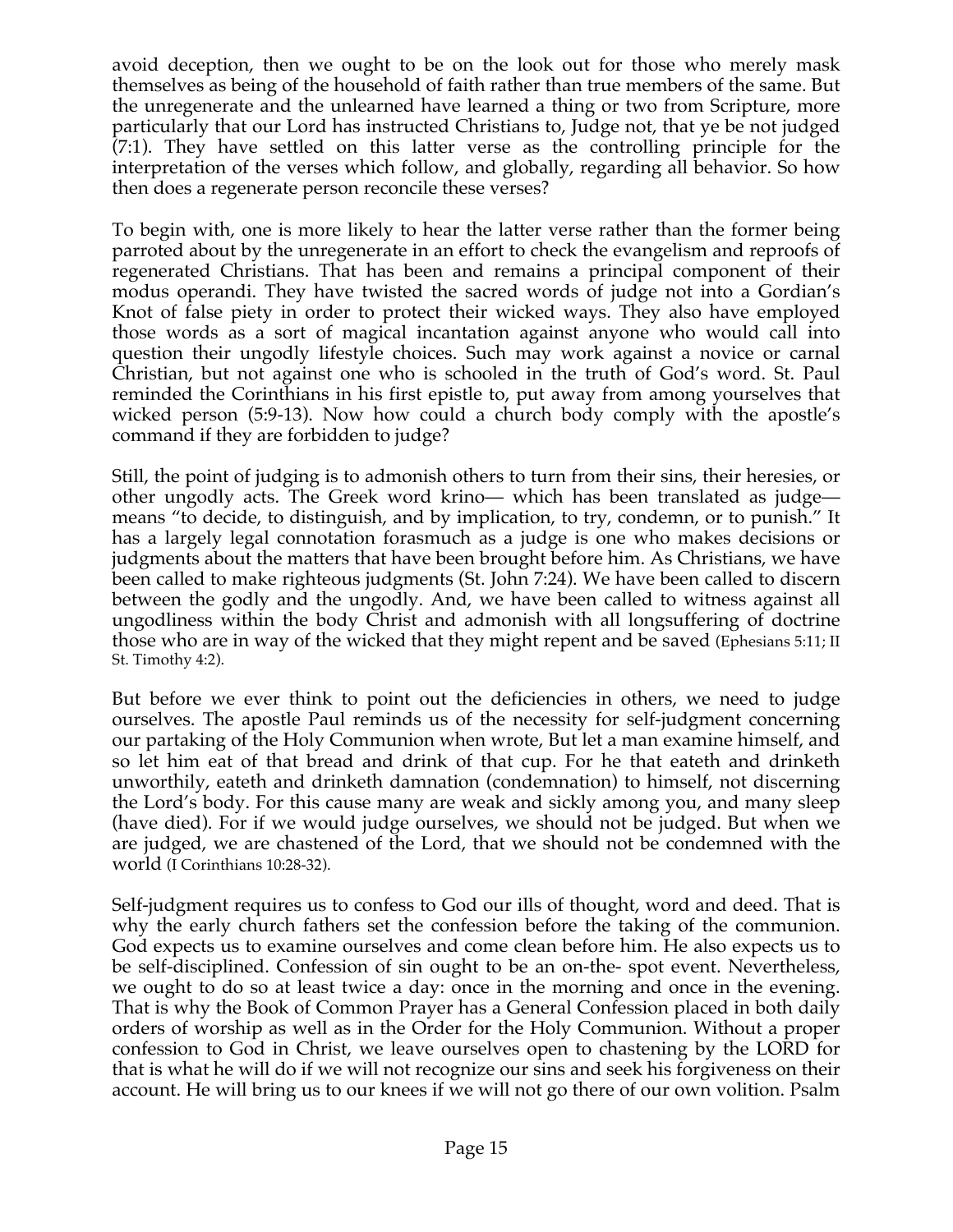51 speaks of what God desires from us in self-judgment and confession before him: The sacrifices of God are a broken spirit: a broken and contrite heart, O God, thou wilt not despise (v.17).

While God desires us to judge in righteousness, Satan desires that we judge not at all. He will seek to undermine our efforts as witnesses of God by attempting to lure us into sin via our love for, and/or associations with, relatives and friends who do not adhere to God's word written. St. Paul explained it this way in his second epistle to the Corinthians, Be ye not unequally yoked together with unbelievers: for what fellowship hath righteousness with unrighteousness? And what communion hath light with darkness (6:14)? And such is in agreement with the admonishment of our Lord who said, Think not that I am come to send peace on earth: I came not to send peace, but a sword. For I am come to set a man at variance against his father, and the daughter against her mother, and the daughter in law against her mother in law. And a man's foes shall be they of his own household (St. Matthew 10:34-36). Regenerated people have been called of God to resist evil, and not simply acquiesce to it on account of our friends and relatives. Whom shall we obey? God or man (Acts 4:19, 20; 5:29)? The devil likes churches where his minions are left to their own devices by pastors and congregants who have been schooled in the false assumption of judge not.

If for whatever reason we do not give in to sin, then Satan will instigate attacks on us by those who are under his sway which may even include our friends and family members. The Devil will spare no expense in keeping a true Christian witness from being heard and accepted, and in that cause he will use, if he can, even those closest to us to minimize our effectiveness. Thus, they will become the stones for his sling, and the arrows for his bow. With that in mind, we should have about us our spiritual armor, and we ought to study and inwardly digest God's word written. For if we are to be successful in contending for the faith which was once delivered unto saints (St. Jude 3), then we must be well acquainted with the scriptures. Once we have learned, then we will have the confidence and the humility to successfully engage in spiritual warfare against our adversary. As St. Paul once observed, And the servant of the Lord must not strive; but be gentle unto all men, apt to teach, patient, in meekness instructing those that oppose themselves; if God peradventure will give them repentance to acknowledging the truth; and that they may recover themselves out of the snare of the devil, who are taken captive by him at his will (II St. Timothy 2:24-26).

Now it is often difficult for many to witness correctly to others because their pride will often transform their duty to judge from something that is godly into something that is the polar opposite. This can happen when one drifts into vitriol, debate and diatribe at the apparent reluctance of the unregenerate to receive that person's witness. Righteous anger toward the wickedness we perceive in others does not permit us to sin on behalf of the Lord we serve. We must remember to keep our heads, our hearts and our lips under control. The Devil would like nothing better than for us to blow up at others, or treat them with hateful anger. We should admonish the unregenerate concerning their sinful lives and understand that they are being manipulated by the forces of darkness (Ephesians 6:10). God does not approve of a sinner in his unregenerated state because God hates sin and such has been set forth in both the Old and New Testaments. But the beauty of our testimony to the unregenerate is this: that God will love and bless all who turn from sin in the name of his only begotten Son. And so, we should not be the least bit surprised to learn that the Devil will seek to stymie our efforts to convert those to whom we are witnessing. We must resist his attacks and identify his subterfuges in all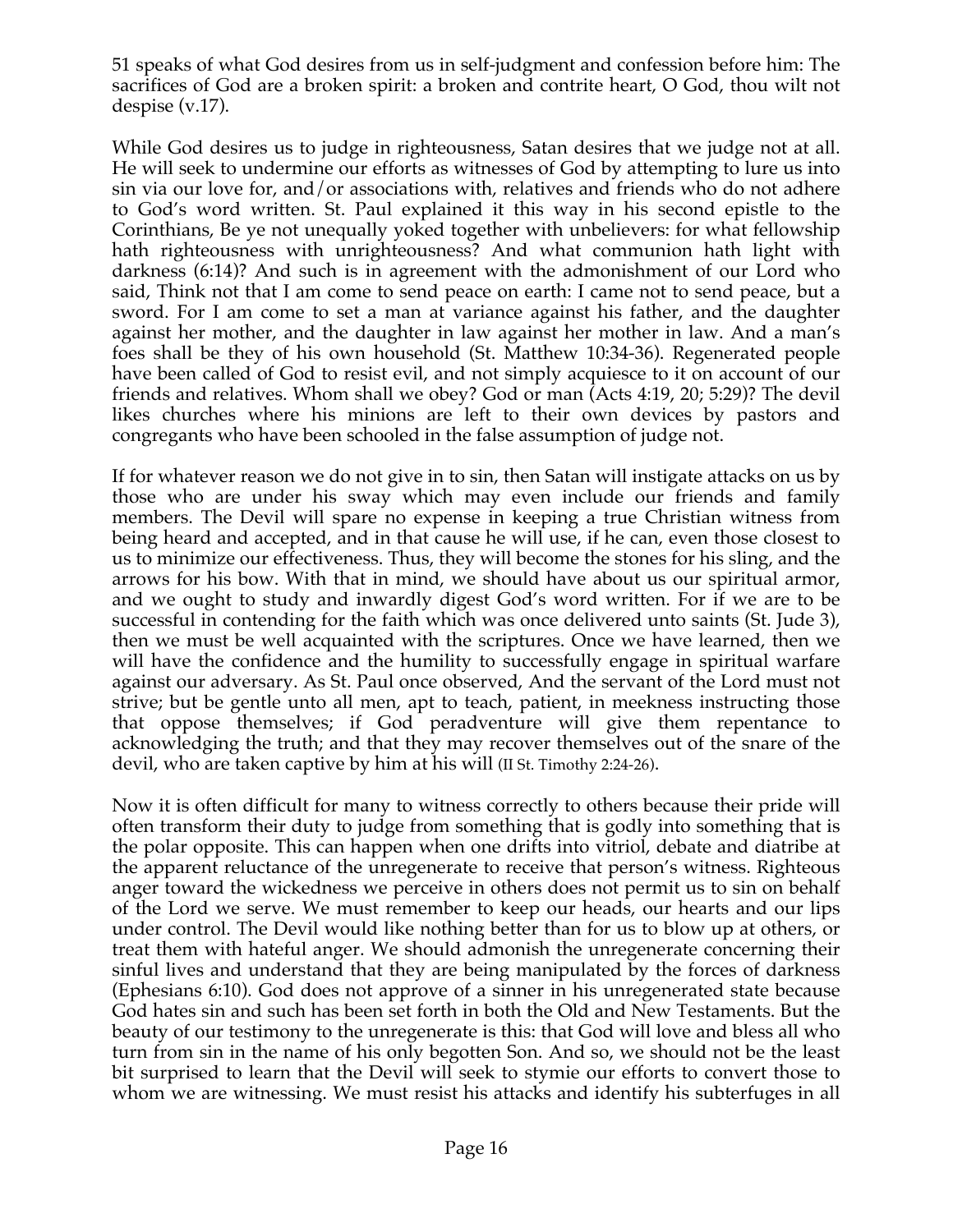godly confidence knowing that we hold the truth, and that the lies with which he has enveloped those poor benighted souls can only be lifted by the power of the gospel of our Lord.

Please bear in mind that the godly purpose of judging has always been to warn sinners, not condemn them. If we will follow God's precepts, our work will bear fruit; if we do not, God will judge us at the last apart from our confession to him for our shortcomings in his service. We should desire that all who hear our witness will repent and turn unto God, but that will not happen if we are sullied by our own sinfulness, or our misguided attempts to witness to them.

As we watch for our Lord's return, we know that we cannot be slackers in God's service. Yes, you will hear the old saw, "It'll be a long time before God returns." Or you may hear, "There is plenty of time left to do as one chooses and then seek the forgiveness of God as the end of life draws nigh." That kind of reasoning is seriously flawed because it runs counter to what the scriptures have stated concerning our Lord's return. We have been told in no uncertain terms that God has not revealed that information to anyone. We may know the signs of the times, but we cannot know the day nor the hour. Our adversary, on the other hand, wants every mortal to believe that we have plenty of time so that he might keep as many souls as he can influence locked on a trajectory that will eventually carry them into everlasting perdition. How agreeable it all sounds: "You don't have to make up your mind now. Just keep on doing the things that make you feel good in the flesh; and as you see your life coming to a close, then (if you must) call upon God."

Unfortunately, the problem for many is set forth in the following interrogatory: "How many people know the time of their deaths?" People drop dead with little or no warning. So telling someone to just "live it up until you get to the end of your life, then seek God's forgiveness and redemption " is a terrible piece of advice. St. Paul makes it clear in II Corinthians 6:2b, ...behold, now is the accepted time; behold, now is the day of salvation. As the Rev. Matthew Henry once observed, "The present time is the only proper season to accept of the grace that is offered... We know not what will be on the morrow, nor where we shall be, and we should remember that present seasons of grace are short and uncertain and cannot be recalled when they are past." The Devil would have us believe that God is on an extended holiday and so have fun until he comes again. So much for the omnipresent nature of the Father, right? WRONG!

## God Is Ever Present And Ever Watchful Nothing Escapes His Eyes!

Please do not be fooled by the supposed wisdom of this world because you Page 9 of 10 will find it has a serpent's hiss behind its words. As our Lord once said, God is a Spirit and they that worship him must worship him in spirit and in truth... for the Father seeketh such to worship him (St. John 4:24-23b). If we are going to seek after God's will for us, then we must resist a carnal and unrestrained life. St. Paul noted in his epistle to the Romans, For they that are after the flesh do mind the things of the flesh; but they that are after the Spirit the things of the Spirit. For to be carnally minded is death; but to be spiritually minded is life and peace. Because the carnal mind is enmity against God: for it is not subject to the law of God, neither indeed can it be. So then they that are in the flesh cannot please God. But ye are not in the flesh, but in the Spirit, if so be that the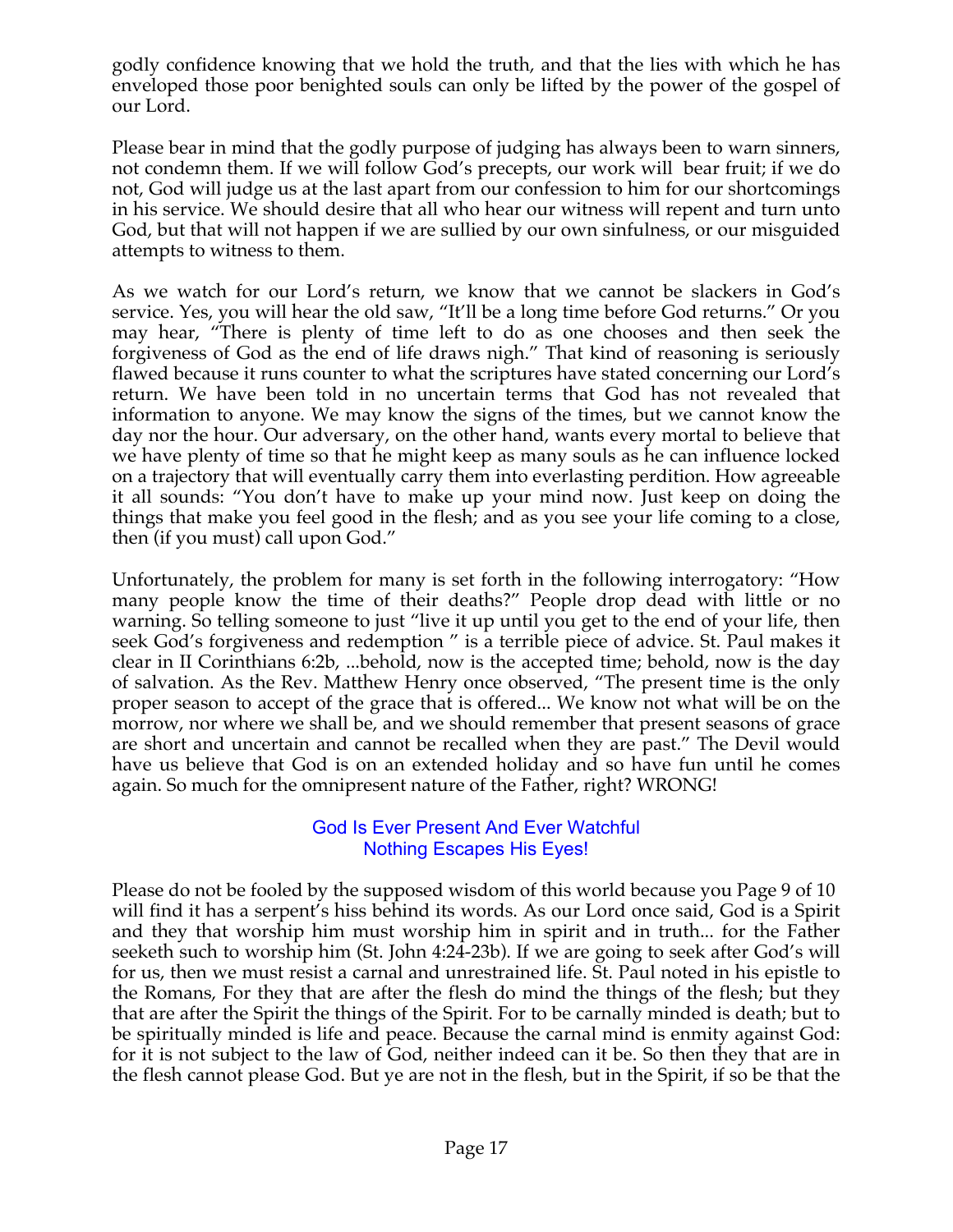Spirit of God dwell in you... (8:5-9a). To avoid the carnal and live in the Spirit requires self-examination and self-judgment.

And so we have learned that rather than rejecting the concept of judgment, we ought to exercise such in a godly and righteous manner. If we know and understand the Scriptures, then we will win that victory over the world, the flesh and the devil and we will empower our witness to others so that they too might repent and be saved in the name of our Lord and Saviour Jesus Christ.

Let us pray,

**ATHER**, help us to properly judge ourselves; that by means of our confession we **FATHER**, help us to properly judge ourselves; that by means of our confession we would be purged of our sins, and thus enabled to call upon others to end their wicked ways; for this we ask in the name of thy Son, even Jesus Christ. Amen.

Have a blessed week, Bryan+

## *After Church Hospitality*

Sadly, no after church snacks. The same story every week, is it not? The fact is that we are supposed to be on a low carb diet and there really aren't any low carb snacks that appeal to us. So, with no fatted dog nut in sight, we were out of luck! Please someone, between now and next Sunday invent some no-carb dog nuts.

After church goodies providers as currently signed up:

| Date             | Name                                                           |
|------------------|----------------------------------------------------------------|
| 28 July 2012     | <b>Opportunity Available - Ninth Sunday after Trinity</b>      |
| 4 August 2012    | <b>Opportunity Available - Tenth Sunday after Trinity</b>      |
| 14 August 2012   | <b>Opportunity Available - Eleventh Sunday after Trinity</b>   |
| 18 August 2012   | <b>Opportunity Available - Twelfth Sunday after Trinity</b>    |
| 25 August 2012   | <b>Opportunity Available - Thirteenth Sunday after Trinity</b> |
| 1 September 2012 | <b>Opportunity Available - Fourteenth Sunday after Trinity</b> |

## *People in our Prayers* - http://faithfulcenturionprayerteam.blogspot.com/

## **Why? Prayer is an extremely important activity.**

It is not that God knows not our needs, for He surely does. Yet, Jesus commanded us to ask God for those same needs. In addition to the obvious of asking God for help, offering thanksgiving and the like, prayer helps us focus our thoughts on how we might do God's work.

The Prayer Team of the Church of the Faithful Centurion was established to help our members and fellow Christians pray for those in need and to give thanks as well for the blessings we have been granted.

## **Who can be on the list? Do I have to be a member of the Church of the Faithful Centurion to be prayed for?**

No! The only qualification to be on the list is that you want our prayer team to pray for you. We are Christians and are happy to pray for you, no matter who you are. If you want help from God, you are our kind of people.

## **What is the commitment from the prayer team?**

Each member of the team will pray for the desired outcome at last once per day.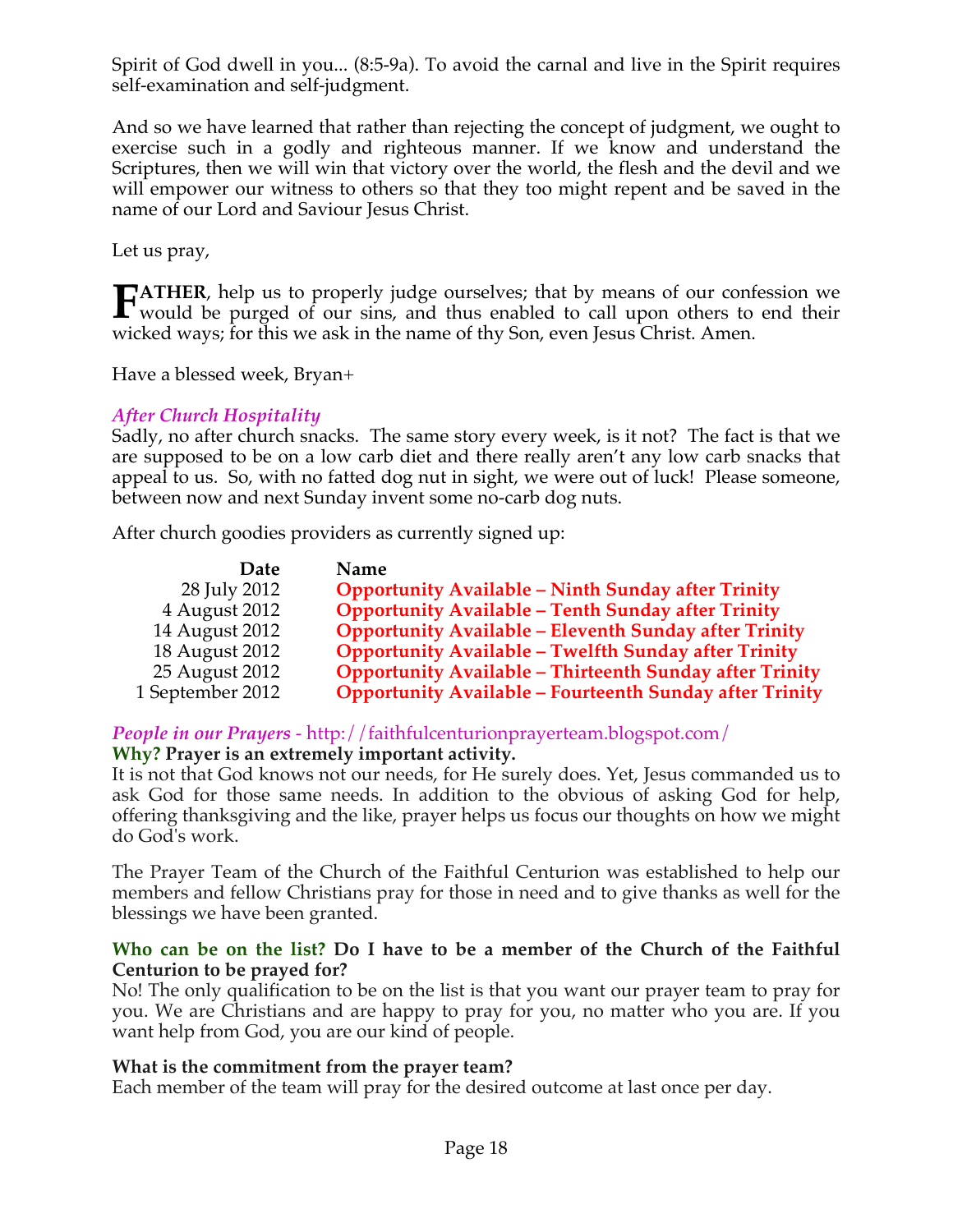## **How do I get myself or someone else on the prayer list?**

You can email one of the prayer team leaders: Jack - jack@faithfulcenturion.org or Dru dru@ faithfulcenturion.org, or call the church office at (619) 659-3608 or fill out a prayer card at church.

### **What should I ask for?**

Depends on what you want. Some people merely want God to be asked to heal their ills and be mentioned by their first name, others want a specific outcome and / or have more of their personal information known to the team. Ask for what you want. It is your desire and need for prayer the team is attempting to meet. For typical examples, see the list below.

### **Updating the Team**

If you are on our prayer list, or if you have submitted a person that you have asked us to pray for, please update one of the team members or Hap in person, by telephone or email. It helps to be able to pray specifically for these individuals including their specific needs; plus if they get better, it is nice to give thanks!

Please note that on the yellow (maybe green or orange if you get an old one) cards at church, you can ask that those to be prayed for have their names disseminated to the prayer team. Those names will be said in church and appear here. Or, you can ask that their names and purpose be kept confidential, then only Hap will know to pray for them.

#### *Prayer List Notice – If you have someone on the prayer list and their needs have changed, please let us know. We'd like to update our prayers to reflect the need and most important to give thanks!*

#### *Travel*

- *Elizabeth* is traveling a long distance to visit her elderly mother. Please pray all will go well during the visit.
- The entire Langstaff family from Perth was on an *Around the World in 90 Days* tour. Right Emma and Jack are home and Paul and Eve are here! Details here:

#### http://langytravel.blogspot.com

*Paul* and *Eve* travel home on Wednesday, driving from Descanso to San Francisco, then via United Airlines to Sydney, then via Qantas to Perth.

## *Birthday*

*Ryan Hopkins* celebrated his 22nd birthday 14 July 2013. *Sara Simmons celebrated her 61<sup>st</sup> birthday 2 July 2013.* Zachary Gray celebrated his 12<sup>th</sup> birthday today, 23 June 2013! Laurel Bessesen celebrated her 90<sup>th</sup> birthday on 26 April 2013.

## *Loss of Home*

*Sarah* who lost her home and all the contents when her house caught fire and burned to the ground near the end of January 2013. Her beloved dog was taken in the fire. Please pray for Sarah as she has many decisions at this time and help her to know Jesus will be with her to help to make the "crooked road straight."

#### *Move*

- *Jason Naylor and his lovely wife Marla* are currently stationed in Southwest Asia, probably through the end of 2013. Pray for their continued safety and a reasonably tolerable stay in that part of the world.
- *Ryan Hopkins* has moved to Dillsburg, Pennsylvania, to study Dressage Riding through June 2014. Please pray for God's guidance in his life as he works and studies.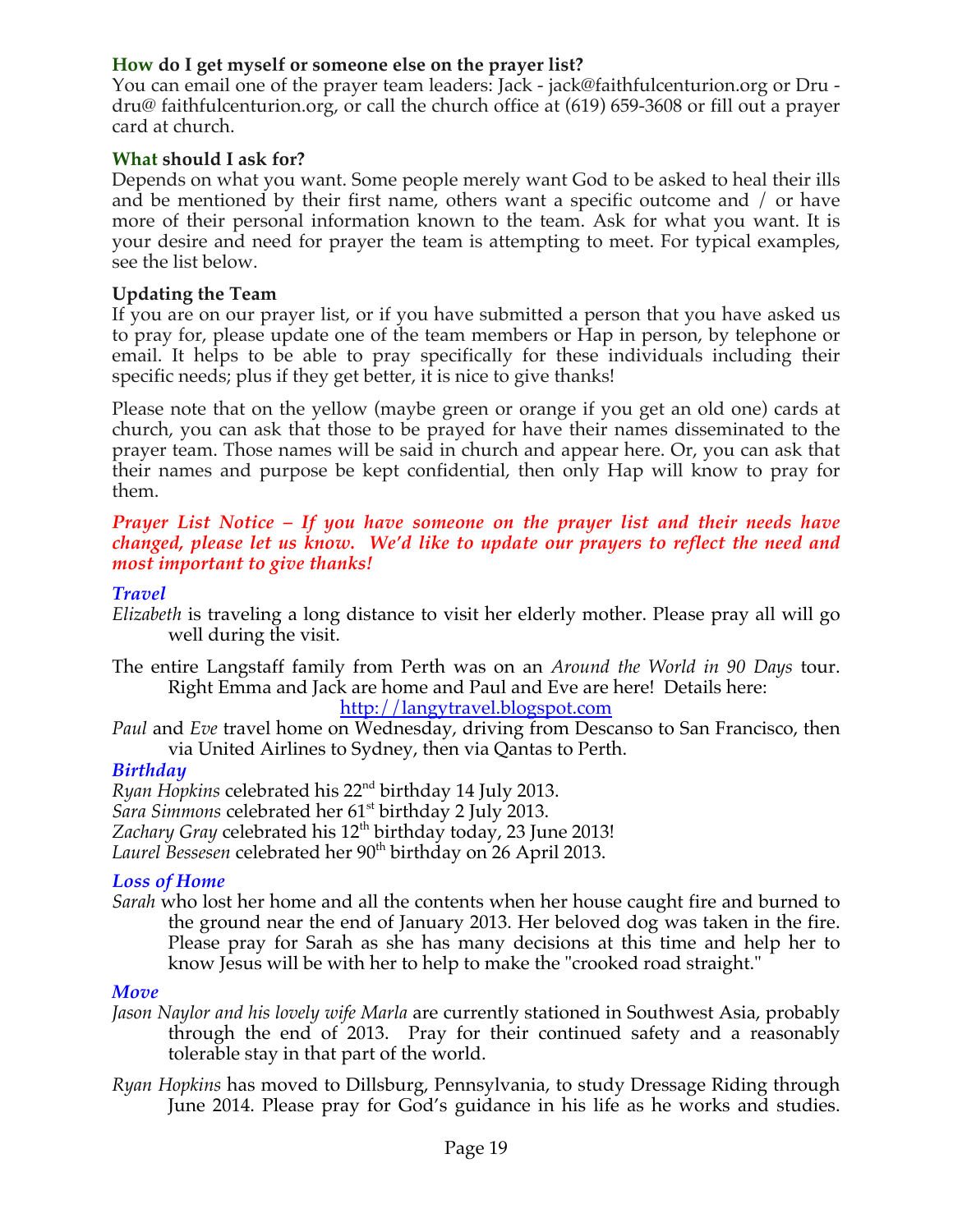Help him to see where God would like him to go from here and how he should get there.

*The Thomas Family* is on a short tour assignment in Guam through August 2013 and about to leave for Okinawa for a second short tour. Please pray for this new assignment to go well for Kurt and for Mary and the kids to make new friends. In particular pray that Kristyna and Mitchell will develop good friends and schoolmates there so as to further their development as both Christians and citizens. Things seem to be going well where the sun rises on the United States, so keep praying! Give thanks and ask for continued good developments.

## *Departed*

- *Beth* left for home on 20 July 2013, after a hard fought battle with brain and lung cancer. She is beyond pain now and with the Lord. Her family gives thanks for all those who prayed both for her and them. They ask your prayers that they might adjust to the temporary separation.
- *Reba* left for home about 0500 on 12 July 2013, after time with her family n particular for her daughter Lynn with whom she lived and her son in law Bill. Please give thanks for her time on earth and pray for the love of God to stay foremost in their hearts.
- *Pat* had a massive heart attack on Sunday 7 July 2103, and died enroute to the hospital. Pat was the president of the Royal Canadian Legion. He was a true "officer and a gentleman." It was a privilege getting to know him in my role as Chaplain. He recently shared with me that he was reading through the Old Testament. Pat had connections with the Mormons and Free Masons. Please pray his surviving family members will look to the Lord for their salvation and comfort in the midst of sorrow.

*Rev David*

*John Bylo* passed away the evening of 27 June 2013 after a brief fight with pneumonia after radiation treatment then surgery for esophageal cancer. Please give thanks for his time here on earth and pray in particular for his wife Debe and their family.

John was a Rev Canon in the Anglican Episcopal Church on the staff of St. George's Anglican Church, Ventura, CA. He also has worked diligently in theological education and church planting in the Southwest, and so was appointed Missionary Canon with Special Responsibility for the States of California, Nevada, and Alaska in December 2010.

## *Bishop George Connor, AEC*

- *Thelma Sperber* passed away the afternoon of 23 June 2103 after a long downhill existence. Please give thanks for her time here on earth and pray for Hal her husband of many years and son Roger who has been taking care of her, as well as the rest of the family.
- *Cleve* passed way the week of 16 June 2013. Please pray for comfort for his family and friends who miss their wonderful husband, father, uncle, combat veteran and faithful servant of the Lord.

## *Nearing the end of their time here on earth*

*Saundra* is in ICU with congestive heart failure after a heart operation. She is aged and frail. Saundra is near the end of her tom hear on earth. Please pray for comfort,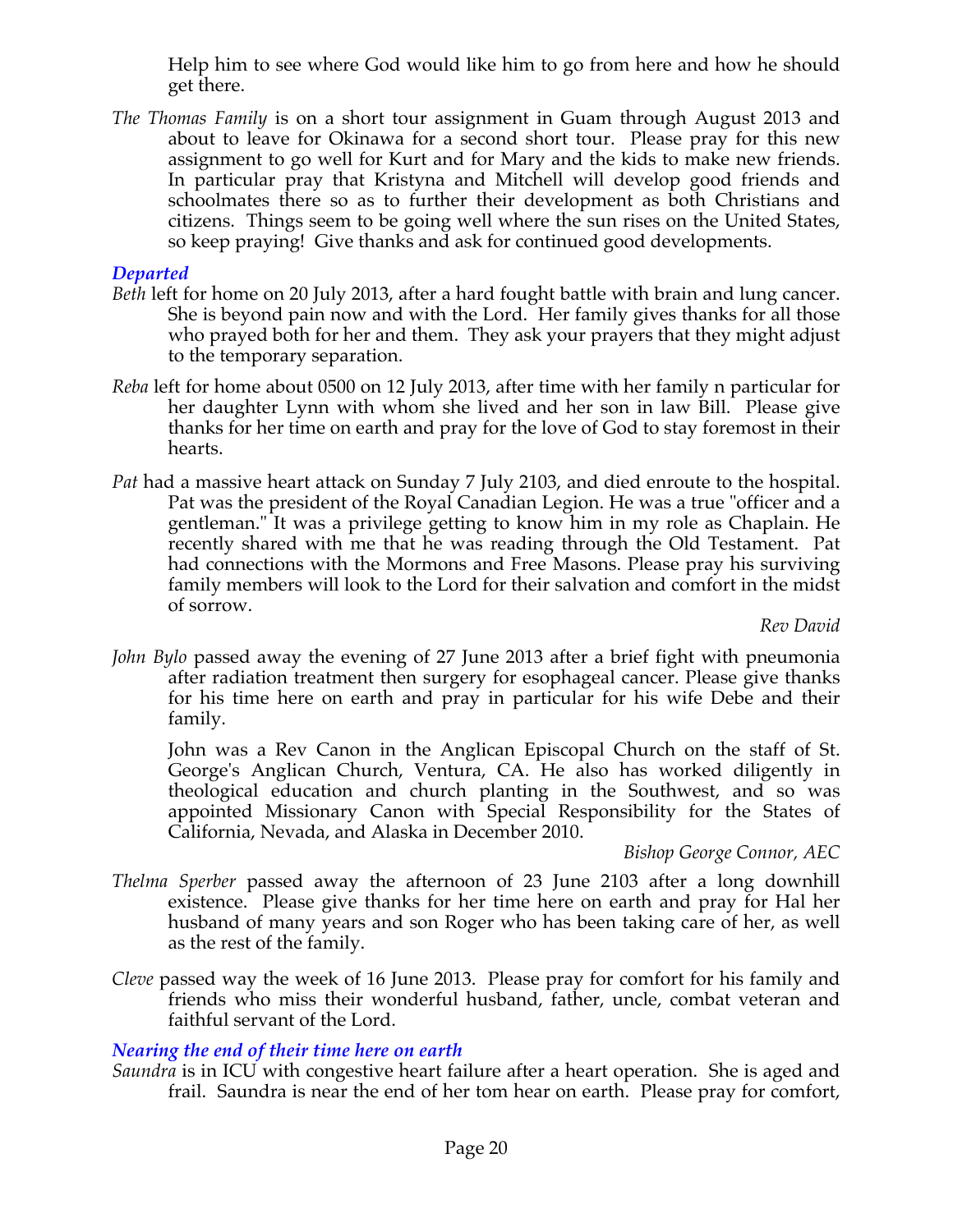understanding, strength and guidance for Saundra and her family who will of necessity remain behind. Pray for the love of God to stay foremost in their hearts.

- *Hal Sperber* has been getting closer to leaving for his true home for some time, his loving wife passed away the afternoon of 23 June 2103 after a long downhill existence. Please help Hal to adjust to the temporary separation and give him strength to deal with her passing. Pray in particular for strength and guidance for Hal's son Roger who is the primary person taking care of Hal, as well as the rest of his family who will of necessity remain behind. Pray for the love of God to stay foremost in their hearts.
- *Polly* is in hospice care with dementia and spinal stenosis. Please pray for her as she prepares to go home to be with her family who have gone before her. Pray for the faith of her family to build and the transition to be good.

## *Homebound or Infirm*

- *Lou* has aspiration pneumonia. Please pray for the infection to be knocked down and for her continued recovery.
- *Frank* has been coping with various ailments from older age. He is in his 90s and it has been a difficult year. Pray he will find comfort in God, that those who provide care to him will pay attention to him, do their best and give him the love we all desire. Pray that the coming year will provide relief to him.
- *Norma, Sara's mother* is in a state of deteriorating health, both physically and mentally, with both onset dementia and Alzheimer's. She is slowly drifting away, though she still recognizes Sara and prayer gives her a sense of peace. Please pray for both Sara and her mother to put their cares and worries on God's shoulders so they can deal with the many problems involved.

## *In need of a miracle or understanding of God's Plan*

- *Pat* has been under treatment for colon cancer for sometime. He has had major complications the last few days and your prayers will be appreciated by family and friends.
- *Sasha* a young lady with a husband and two children had diagnosed with breast cancer whose cells have spread. It would appear there is no viable treatment at this time. Please pray for a miraculous remission; that her remaining time here on earth might be good. Help Sasha and her family, particularly her husband, put their trust in the Lord and let Him carry their worry. Right now she is "comfortable on borrowed time." Sasha is grateful for all who pray for her and asks you continue to pray for her remaining time here on earth.
- *Dorothy* had pneumonia, on checking her lungs they found tumors which permeated the lung area. Further investigation found a primary site in the colon, with the lung being secondary. It would appear there is no viable treatment at this time. Please pray for a miraculous remission; that her remaining time here on earth might be good. Help Dorothy and her family put their trust in the Lord and let Him carry their worry.
- *Scott,* one of our Lord's ministers who collapsed a week ago and is in the ICU of a Medical Center since he had a pulmonary embolism, with a concurrent infection of several bacterial agents. He has stopped breathing on several occasions, and may have undergone brain damage. He currently is on DNR. Please pray for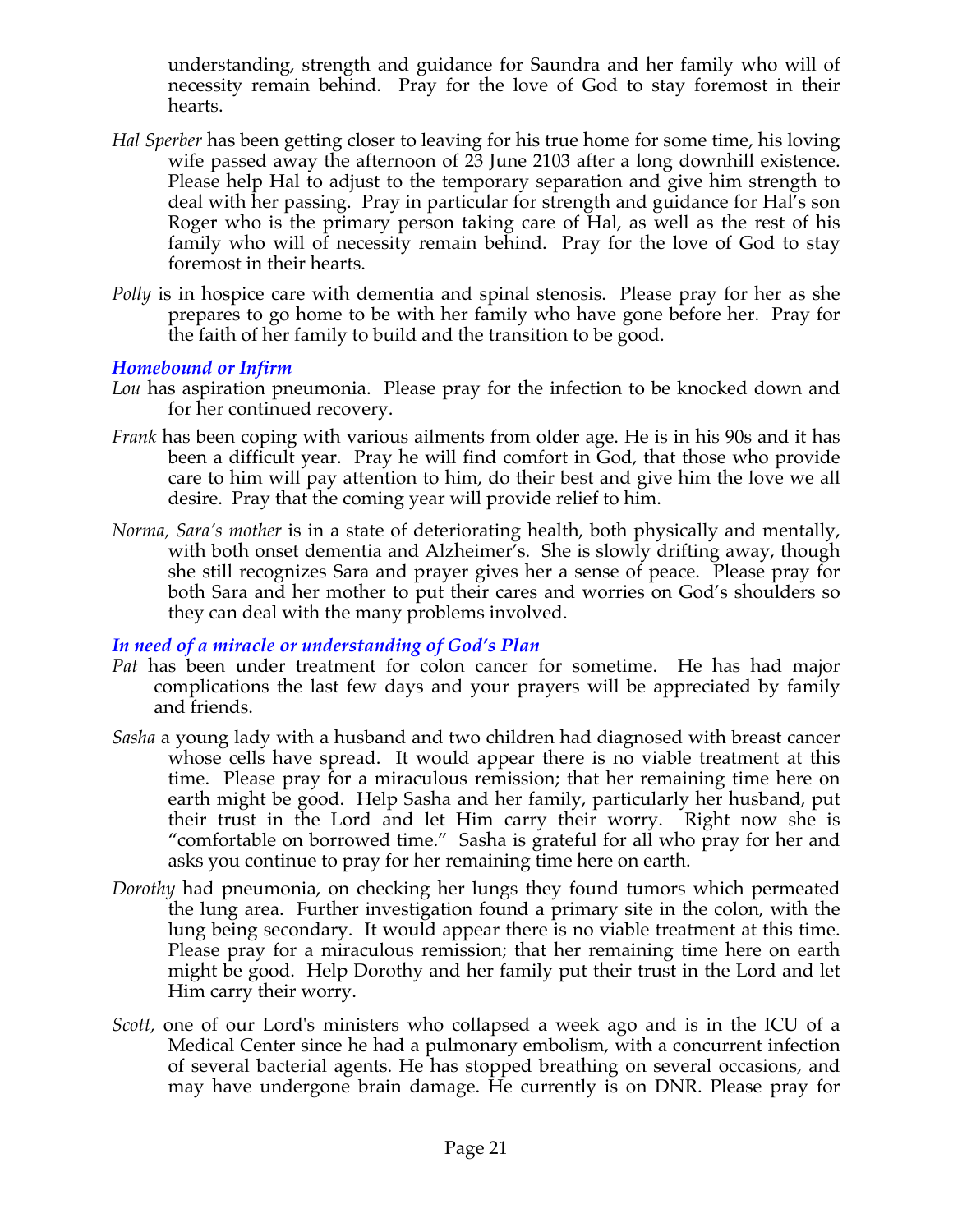recovery so that he will continue to do his Lord's calling*.*

- *Becky* has fourth stage metastasized lung cancer and is not doing well with chemotherapy treatments. Please pray for Becky and her husband as they are together during this difficult time in their lives.
- *Larry Howes* suffered a fairly severe stroke. 4 December 2012, doctors replaced a valve in a shunt that had been put in about two weeks before, and Larry responded very well. He was able to go home.

Please pray for the medical team treating him to pay attention and do their very best; that the many medical/surgical procedures he will need may succeed, that Larry be given strength and peace in these trials and he may succeed in providing himself with the resources to afford the care he will need.

Pray also for confidence in our Lord for Larry and his family. Larry needs a miracle, pray for one. Please.

- *Colleen* has been battling pancreatic cancer over the last year and it has now spread to one of her lungs. Please keep her and her family in your prayers.
- *Christine* has cancer of the colon, which spread to her liver; she is receiving chemotherapy and is having difficulty eating. Please pray for the medical team treating her to pay attention and do their very best; pray also for confidence in our Lord for Christine and her family.
- *Todd* and *Kenny* have both been fighting osteocarcinoma for over five years and have been told their time here on earth is nearing its end, absent a miracle from God. Both are ready to go home and leave the pain, but would like to stay. Please pray for them and their families.
- *Colonel Bud Day's* cancer has returned. But, there is good news; Bud has gained some weight, up to 120 now from 110 just a few weeks ago. He is stronger, able to walk around the house using his cane, and has even attended some court hearings. He is in remarkably good spirits, his voice is stronger, and he remains the most inspirational warrior I have ever known. We talked continuously for several hours each visit, and I had the pleasure of listening to a number of great stories about his remarkable life. My dear old Marine friend, Jim Harrison, joined me for the visits. Our friendship goes back to 1961, and Jim arranged to escort me home from Hanoi, meeting me at Gia Lam on March 4, 1973. He has known Bud for many years.

Bud is receiving first class attention from the medical team at Eglin, and they marvel (still after all these years) at how tough and courageous this man is. Bud & Doris' beautiful granddaughter, Bethany, had just arrived for an extended summer visit during her summer college break, and you can see the delight in that in the eyes of Bud.

Always present when you visit Bud is his wonderful sense of humor. As usual, when I come away from visiting Bud, I am again inspired.

He enjoys hearing from friends and sends his regards. He has frequent visitors. Time Ayers had just visited. I took some pictures Angie made during our recent POW reunion at the Nixon Library, and he thoroughly enjoyed seeing and hearing about old friends.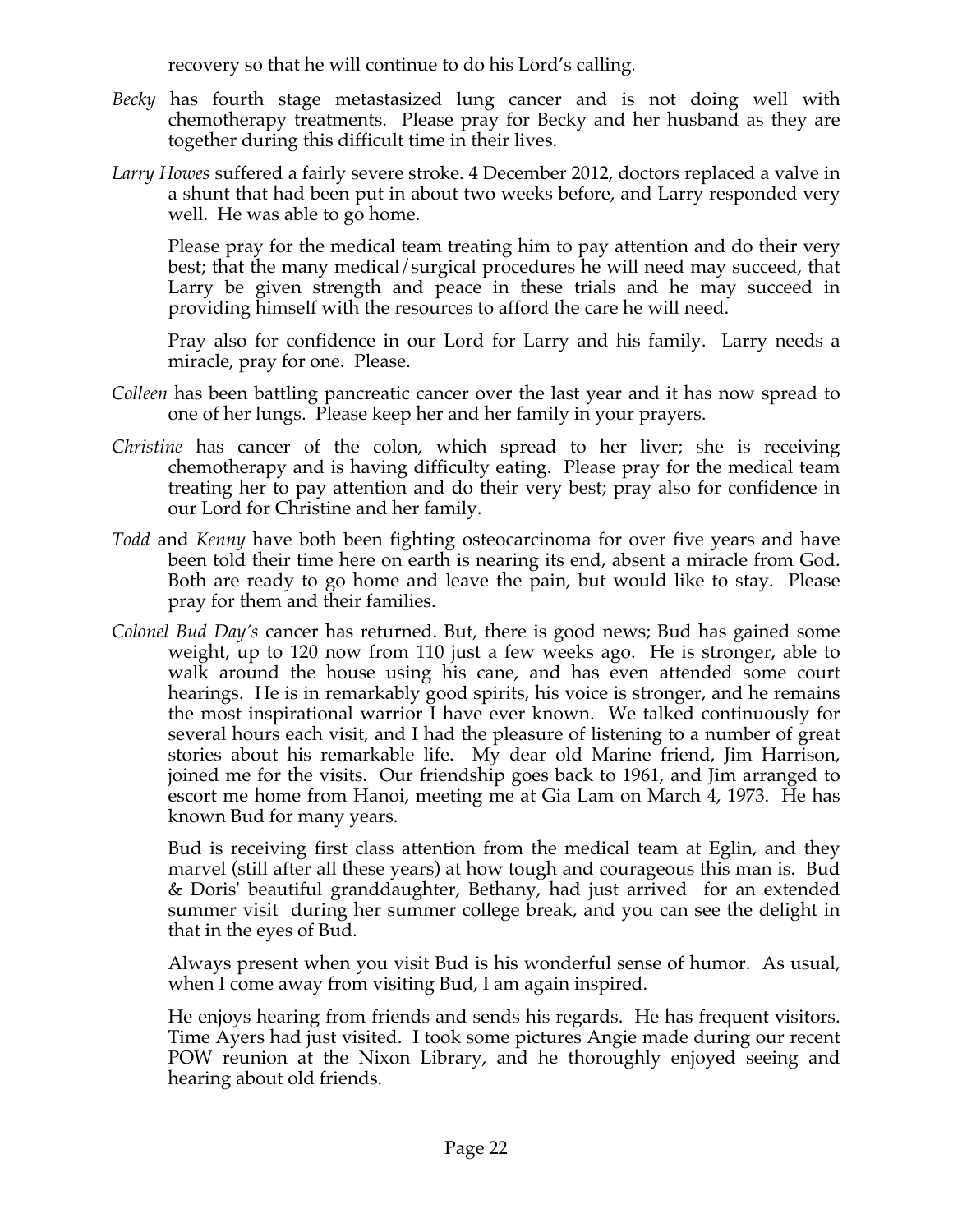We are blessed to have Bud Day as our leader, our friend and our fellow warrior -- what an amazing warrior and patriot. I know he would like to hear from you. He gets on the computer occasionally, but answering all will be difficult --- and, that is ok. He needs to hear from us regularly.

God Bless Bud and Doris Day, how rich they have made our lives with their friendship. Bud has been an inspiration to all of us for years, this changes nothing. He is well at peace with our Lord and we all hope he stays with us for a while longer.

*- Orson Swindle*

## *New Member!*

*Trent Joseph Hofmann* has joined the world and mother Gabby is doing well. The whole family thanks you for your prayers.

## *Surgery*

- *John* will have a Vitrectomy; to address what seems a macular pucker, suck out some "gel" and thereby to marginally improve his vision in his left eye. This will be done on Friday 21 June 2013. He and his family will appreciate your prayers.
- *John* will undergo surgery on Friday 31 May 2013. It is anticipated he will spend an additional 10- 12 days at the hospital and then 6 weeks in recovery at home. Please pray for the surgical team to pay attention and to their best and for a good outcome. Pray also that John and family will be able to put their worry on God's shoulders.



*Dave Pressey*, a bishop with the Anglican Episcopal

Church, one of our close fellow jurisdictions, had cataract surgery; his retina tore and he had emergency surgery on Memorial Day. He still has only very blurred in his eye. Please pray for healing for his retina and for peace of mind for Dave and his family.

*Eddie* has upcoming bladder surgery. Please pray for the surgical team to pay attention and to their best and for a good outcome. Pray also that Eddie and family will be able to put their worry on God's shoulders.

## *Testing and Treatment*

- *Georgia* has liver and pancreatic cancer. The doctors are evaluating whether to do surgery and how to tackle the disease. Georgia is a faithful Christian and she will appreciate your prayers. Pray for God's guidance for the medical people treating her that they might find out the source of the problem and best course of treatment. Pray also for peace of mind and trust in God for Georgia and her family.
- *Lana's* doctor found something on her lymph nodes and ovaries. Pray for God's guidance for the medical people treating her that they might find out the source of the problem and best course of treatment. Pray also for peace of mind and trust in God for Lana and her family.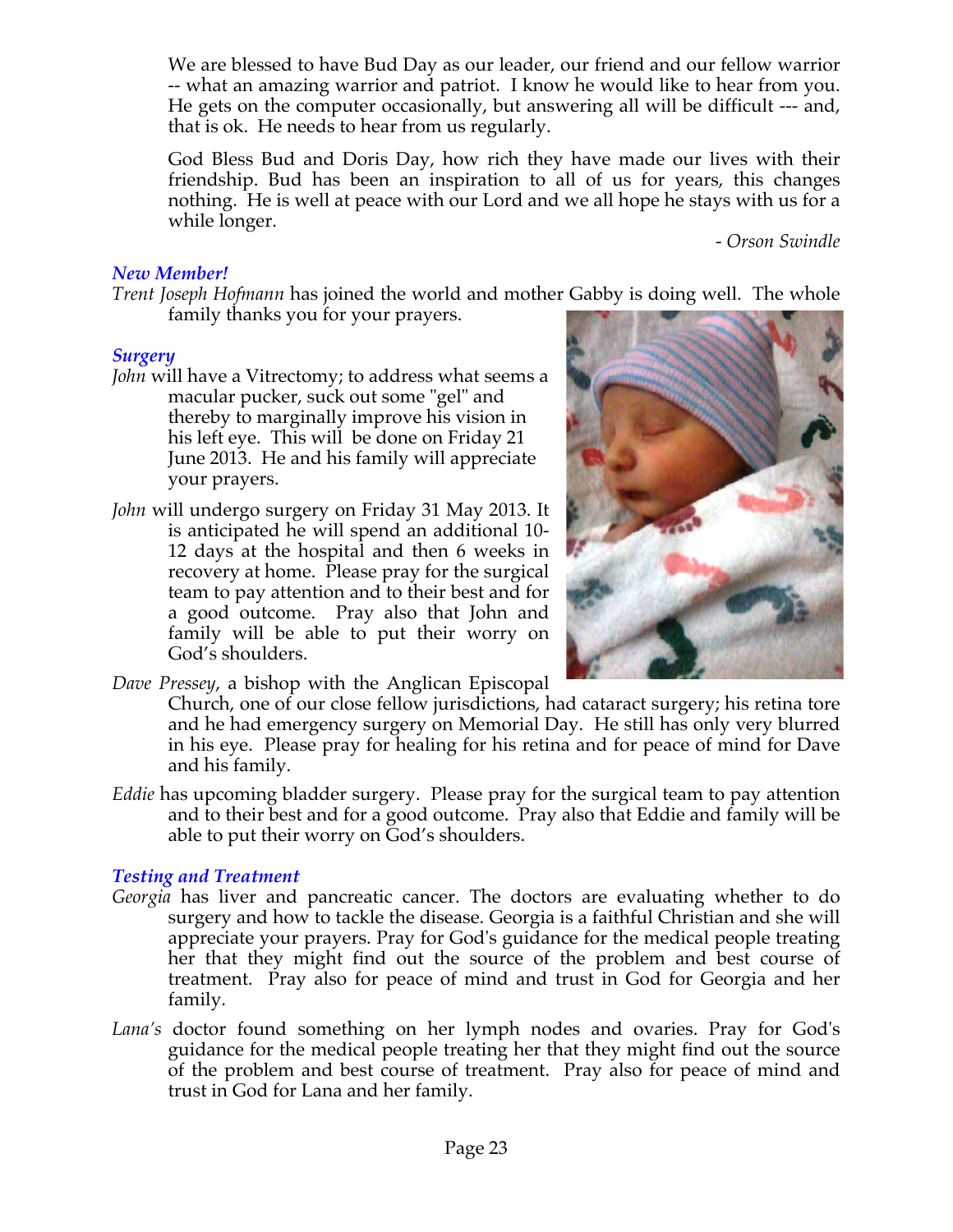*Sarah* wife of Rev Geordie (AOC – UK) had a cat scan and biopsy which found Stage 3 cancer in her ovaries which appears to have spread to her stomach. She has been undergoing several stages of chemotherapy, which thankfully have shrunk the cancer. They had hoped to operate, but cannot as it is too dispersed. But, there appear to be drugs which may successfully treat the remaining cancer. Sarah had hoped to be through the side effects, but is grateful for the opening of a new door. Please pray the chemotherapy will work and Sarah can tolerate the treatment. They trust all will work out in the end and ask God's help for the interim. They ask He guide them and the medical team treating Sarah and that the team pay attention and do their very best. They both ask you pray they will be able to let God carry all their worry.

## *Healing*

- *Mr. N. Anand* is in the hospital and is seriously ill. He is being encouraged to pray for repentance of his sins and to depend upon our dependable God for a cure and recovery of his health. Pray that he will be a strong witness for Christ.
- *Jacob* has been going through some dental procedures and has some pain and aggravation with the numbness. Please pray for comfort and strength for him, as well as for guidance for the medical team treating him that they might pay attention and do their best.
- *Jean* fell and broke her ankle in three places. She will be in the hospital for rehabilitation for the next 6 weeks. Please pray for comfort and strength for her, as well as for guidance for the medical team treating her that they might pay attention and do their best.
- *Bud and his wife* for their continued welfare and enthusiasm. Bud has been advised of an aneurism in his heart of a size not mandating immediate surgery. This comes at a time when he has sole care of his wife who recently broke two vertebrae and thereafter sustained pneumonia.
- *Virginia* has Sinus and Allergy problems giving her severe problems. Pray that the Doctor will discover why it continues and find a cure.
- *Steve Thornell* had a brain aneurysm which was found before it burst. He is home from the hospital and working hard on recovery. He lacks energy from seven days in the hospital. His doctor told him he has to make serious life changes. One of the two main arteries in the back of the head is now completely closed. He must take blood thinners, he has thick blood and recent chemotherapy made it worse. Steve has always operated at 110 percent, he needs help to slow down. Please pray for trust in the Lord and a full and rapid recovery. Pray for peace of mind for Steve and his family.
- *Ester Whidett (Wilson)*, Mark Wilson's mother, has congestive heart failure and has not been doing well. She was in the hospital due to excessive fluid buildup, which seems to have been controlled and is now home. Pray she will be able to keep her medications under control and continue to do well at home. Please pray for her to place all her trust in God and let Him carry her concerns. Pray also for her daughters who are now taking over her care.
- *Arlen* is receiving treatment for lung cancer and recently experienced a ruptured colon during treatment. She is alone in Oregon but does have a friend who has traveled a great distance to be at her side. Please pray for guidance for the medical team treating her and for strength and trust for Arlen.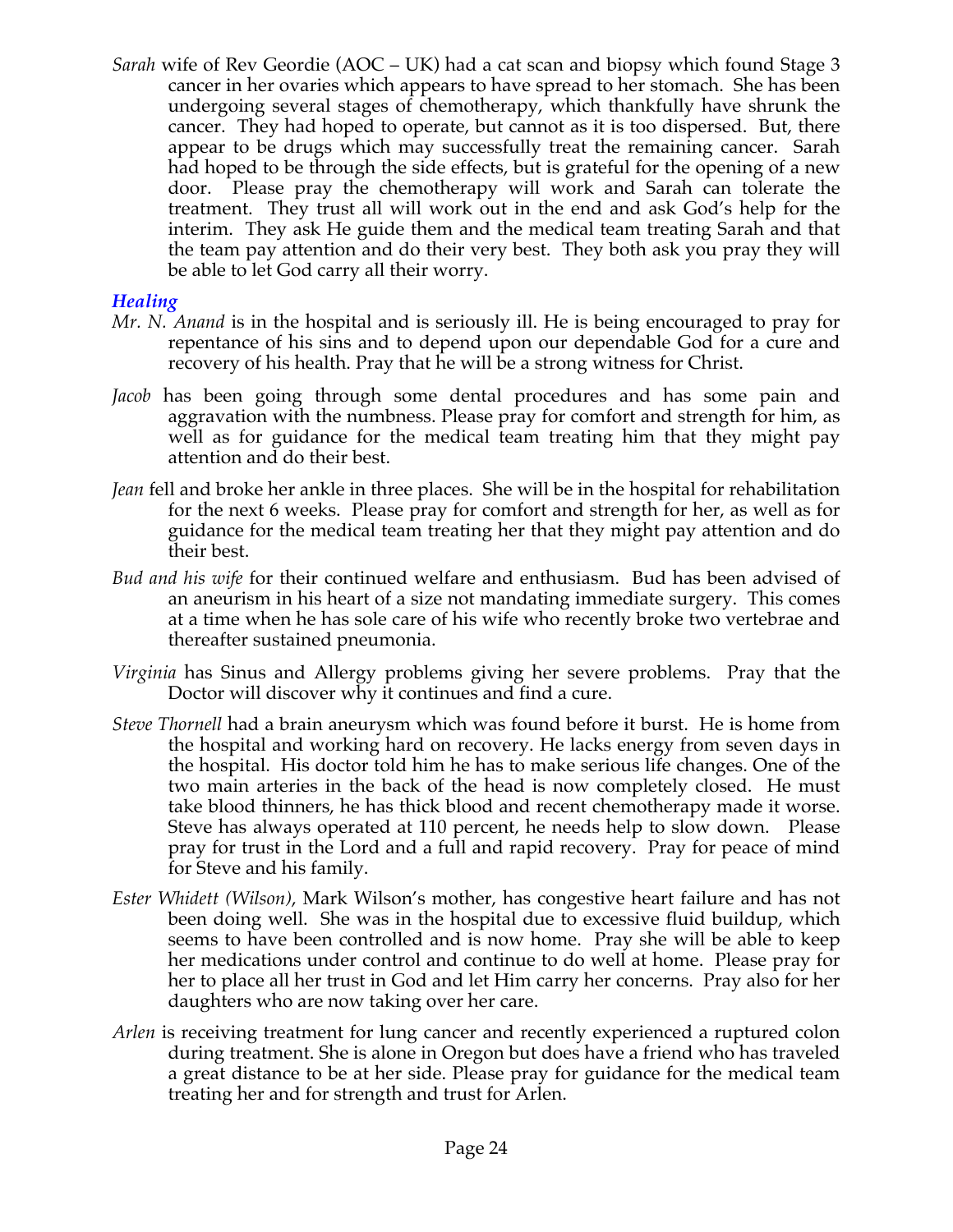- *Oscar* discovered some time ago he had blood clots in his leg and lung. He has been treated for them and has not been cured. He now will be facing surgery. Please keep him in your prayers.
- *Angela* had an ischemic stroke (clot). Please pray for guidance for the medical team treating her and for strength and trust for Angela. Please pray also that she and her family might put their worries on our Lord's back so she can work hard towards recovery.
- *Nora* had a stroke mid February 2013. Please pray for guidance for the medical team treating her and for strength and trust for Nora. Please pray also that she and her family might put their worries on our Lord's back so she can work hard towards recovery.
- *Linda* has been hospitalized for several days with a gastrointestinal problem. Please pray for guidance for the medical team treating her and for strength and trust for Linda.
- *Dester* is suffering from unknown skin and diseases. Please guide the medical team treating him to find out what the problem is and cure it. Pray also for Dester to trust in the Lord.
- *Lee* has Arterial Fibrillation; the medical people are not sure how to help her. Please pray for guidance for the team treating her and for Lee and her family to make the right decisions regarding treatment..
- *Nell* recently adopted two children and has just been diagnosed with multiple myeloma.
- *Sarah* is recovering from a stroke, but fell and broke bones. Please pray for her peace of mind and rapid and full recovery. Pray for trust in God for her and her family.
- *Mary Lou* has been suffering with seizures. She was in the hospital with a 24 hour monitor and is being sent home from the hospital with two medications and orders to return in 2 months for another MRI to review whatever is going on in her brain. Please pray for guidance for the medical people treating her, as well as peace of mind and trust in God for her and her family.
- *Kathleen* has spent the last two weeks in the hospital. She has been diagnosed with colitis, shingles and possibly colon cancer. Pray she will be comfortable and begin to heal.
- *Rachel* has Mitochondrial Myopathy. This is a hereditary disease of the muscles and they do not have a cure for it. Part of her pain is her family does not believe she is indeed ill, as she appears to be just fine. Please pray her family will learn the truth and be supportive of her; pray also the medical people treating her will find the right measures to minimize the disease. Most particularly pray for Rachel's trust in God.
- *Nicolas* is in the hospital with serious symptoms of a heart disorder. Please pray for peace of mind for him and guidance for the medical team looking for the cause and cure.
- *Mrs. Baek* an elderly women fell and injured her spine. Doctors cannot repair the spinal injury due to her age. She fell again the morning of 12 December 2012, breaking her collar bone which is also untreatable. Mrs. Baek is in severe pain and will appreciate your prayers.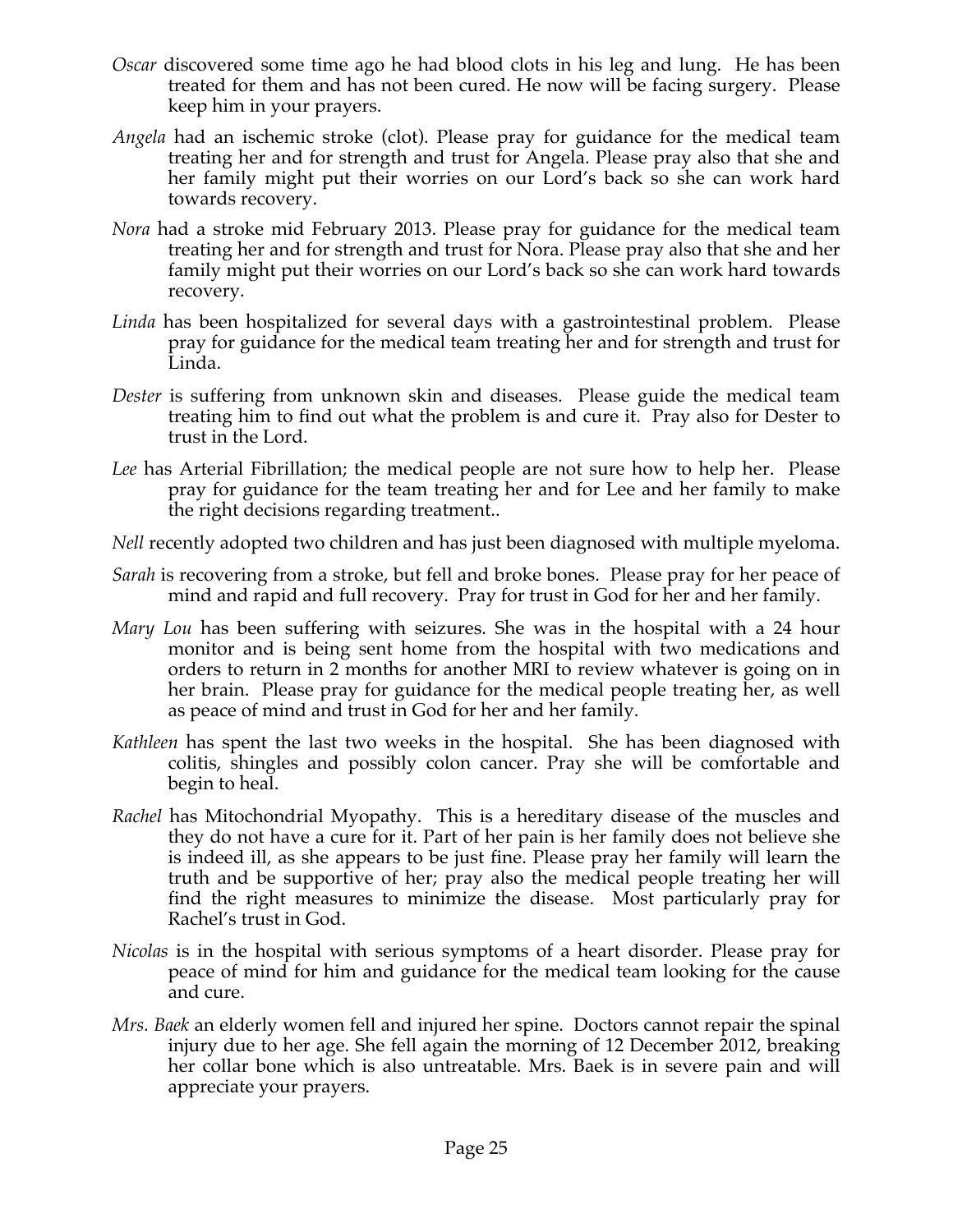- *Juanita* is a young girl who was in a coma because of a blood disease. She has not come out and is gaining strength. They are awaiting results from blood samples. Her family thanks you for your prayers and asks that you continue.
- *Barbara* had a accident while cooking and the pressure cooker blew up in her face, causing second and third degree burns over her face and upper body. Because of this she has incurred kidney problems and may need a transplant.
- *George* had foot surgery. Please give thanks for the surgery and pray for a full and rapid recovery.
- *Nellie* is in the emergency room of a hospital in a great deal of pain. Please pray for peace of mind for her and guidance for the medical team looking for the cause and cure.
- *Lauralee Meade* underwent a lumpectomy on Friday after Thanksgiving. A further anomaly has been discovered and she had additional preventative radiation treatment. Please pray for a complete remission of the cancer. Pray also Lauralee will maintain her great attitude and trust in God.
- *Kevin Gerhart* discovered cancer on his neck. He underwent radiation and chemotherapy. Please pray for the medical team treating Kevin that they might pay attention, do their very best and find the source; that the treatment might be successful and he might live a long and healthy life to His honor and glory. Pray also for trust in God and peace of mind for Kevin, his wife and family.
- *Bill, Sara's husband,* had a third abdominal surgery on 22 November 2011, to remove a tumor. Bill is doing better keeping the doctor's instructions, for which we are all grateful, including taking chemotherapy once a day for two more years. He has radically decreased the consumption of alcohol and eating at least mostly properly. Please pray for help for him to continue do all this. Please pray also that Bill might turn his heart outward to help those around him, as well as live a long and healthy life to the honor and glory of God. Pray also for peace of mind for Bill and his wife Sara.
- *Kay Denton* (Mrs. Kay) has had a chest infection, perhaps viral, but seems to be getting better. She actually sent an iMessage last week, but did not hang around for a response a minute later! Please pray for continued peace of mind for Mrs. Kay and her family. Give thanks for her trust in the Lord and her positive attitude.
- *Matt Alcantara*, age 15, has Osteosarcoma (bone cancer), a very rare and often lethal form of cancer with limited treatment options. This is a disease that is about 90 percent fatal in a couple of years. He has no hip joint on one side, but he walks and swims! Courage? Guts? You bet! Please also give thanks for the great faith of Matt and his entire family. Their faith and trust is a wonderful example for each and every one of us. But, now is not the time to stop praying. Actually, it never is the time to stop praying!
- *Judith Clingwall*, is afflicted with Multiple Sclerosis (MS). She is currently in Laurel Place, an extended care facility in Surrey, British Columbia. Judith's condition has worsened recently. Please pray for her to take an active part in her own life, for her strength, peace of mind, trust in God and remission of the disease so she might return home to her family. Pray also for strength for her husband Martin as he deals with all the problems and stress of Judith's situation.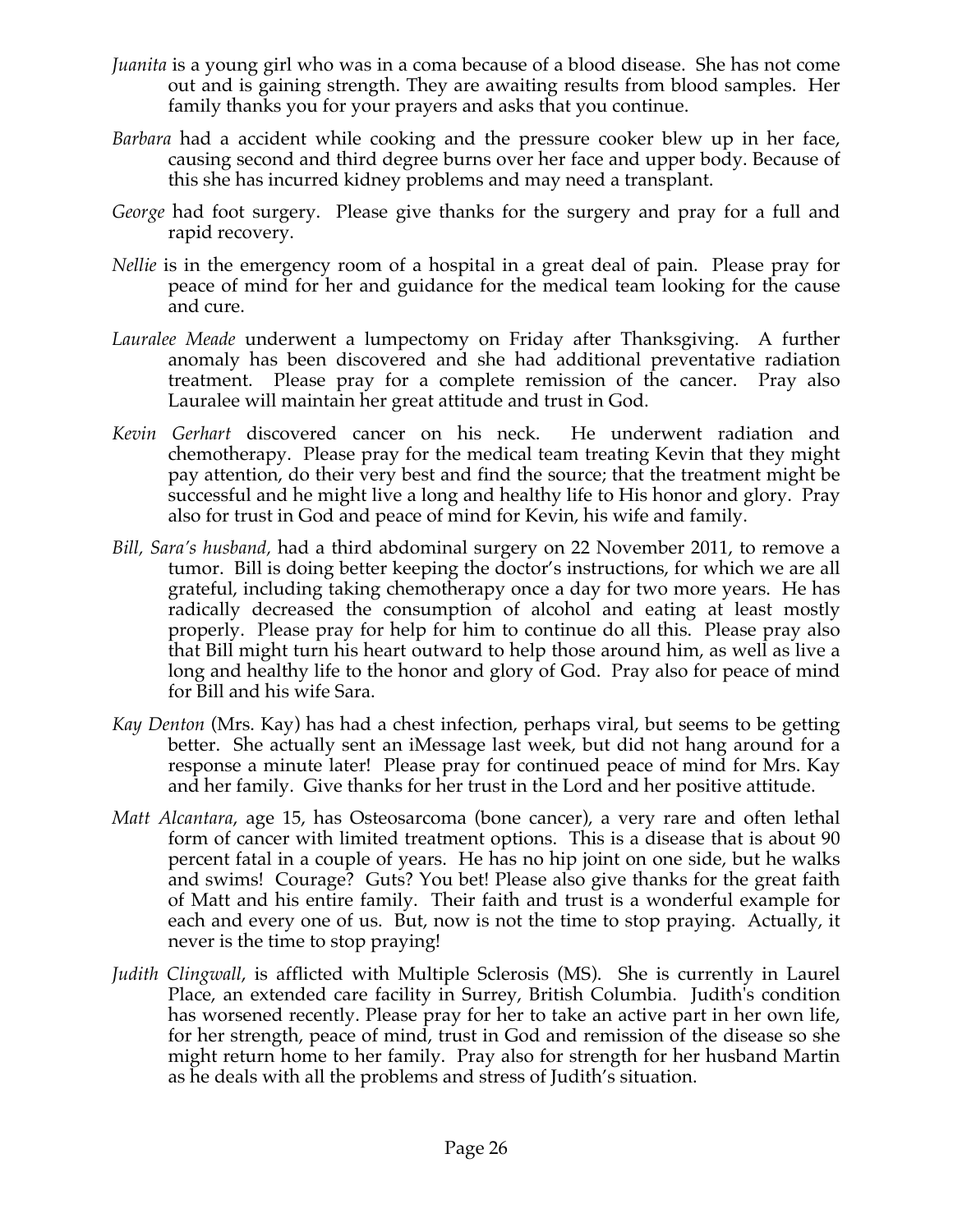- *Vince (age 15),* reoccurrence of Osteosarcoma, recent testing found a nickel sized tumor in his lungs. The doctors are consulting with a specialist in Houston. Please pray for guidance for the medical team and for peace of mind for Vince and his family.
- *Obra Gray* continues to take day by day. Please continue to keep Obra in your prayers, and give him the strength of knowing the Lord is with him and will never forsake him. Obra needs security of what lies ahead of him, and only the Lord can grant the solace to answer his prayer.

## *Thanksgiving and Continued Healing*

- *Bill* had malignant mole removed. He gives thanks for the successful surgery and asks for prayers for the upcoming plastic surgery that is required.
- *Mike* was very ill in hospital. He is doing much better now and his family asks you to give thanks for the miraculous recovery. Mike is a veteran who has served his country when she called. Please pray he will open his heart to God so He can make Mike's crooked road straight and pull him towards the summit rather than to the pit.
- *Pastor Roy* underwent full knee replacement surgery Monday 10 June 2013. Please give thanks for a successful surgery and pray for a full and rapid recovery.
- *Jo* an elderly woman has had a spinal disk infection and been on antibiotics for a long time. Jo was getting better but had a downward spiral. She has now recovered to the point she has been able to get out of the hospital. Please give thanks for this wonderful development.
- *Mike Wysocki* returned home from once in a life time fly-cruise-fly Around the World in 41 Days trip that almost turned into a end of life time trip. Mike caught pneumonia and his left eye has been identified with a highly contagious infection. He is out of the hospital, home and working on recovery. After a hard hitting drug course, Mike has vision back in his eye and the pneumonia is almost gone. Please give thanks for the great progress and pray for a full and rapid recovery.
- *Eden (2)* is doing much better now and seeing a specialist for her stomach problem. Please give thanks for the progress and pray for peace of mind and trust in God for her and her family as well as guidance for the medical team treating her.
- *Jim's* infected blister on the bottom of his foot has apparently healed without the infection getting into his blood stream or compromising his lungs or heart. Please give thanks for the great result and pray he will be able to come home soon.
- *James* had surgery the morning of 4 April 2013 at Cancer Treatment Centers of America which appears to have gone well. The pathology report found the high grade carcinoma cancer was confined to the bladder. There was no sign of cancer in surrounding areas, tissues, organs, etc. The Sovereign King of heaven and earth has blessed Jim immensely; he will not have to endure chemo or radiation, he will continue with various tests and see the physicians. Please give thanks for the good result and the work of the surgical team paying attention and doing their very best. Pray for James' continued recovery and for him and his wife Dawn to be able to put their worry and concern on His Back.
- *Brian* has now finished the chemotherapy and final radiation treatment for his upper lung and bronchial area cancer, which seems to have gone well; the burning is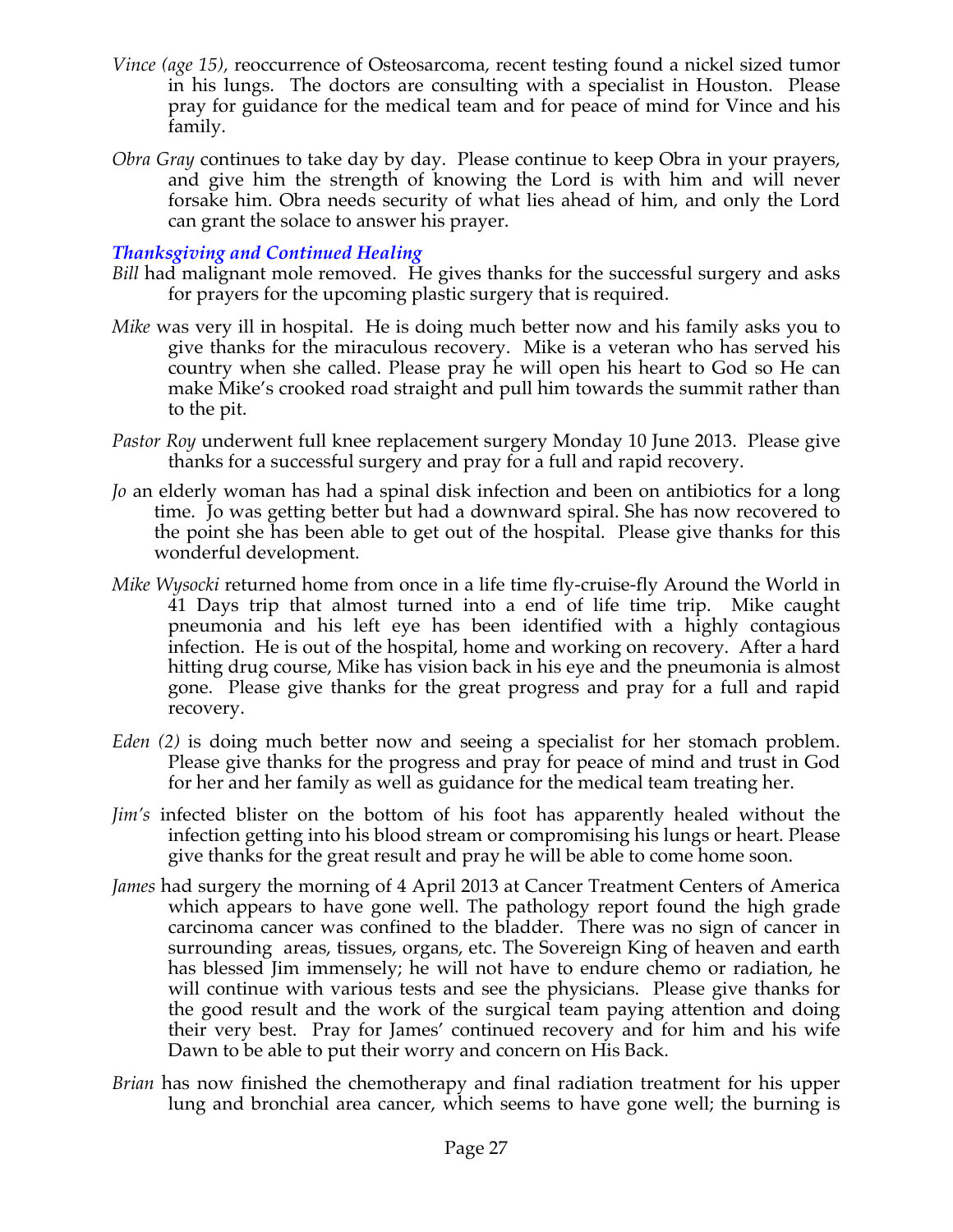almost gone which is very good. The best news is a CT Scan on Monday of Holy Week found no indication of the cancer followed by what seems to be good CT and PET Scans on 15 May 2013. Please give thanks for this great news and pray for continued good things to go on. Brian's throat seems to be healing better and he can eat some again. Brian is gaining strength, please give thanks for this. Please also pray Brian will rest and not over extend himself. Please pray for peace of mind and trust in God for Brian and his fiancé Mel, so he can rest and gain strength; pray for the medical team treating him to continue to pay close attention and do their very best; pray also he can quit smoking by the end of July 2013.

- *Jeff* had successful surgery on Monday 4 March 2013, at Vanderbilt Medical Center to remove his esophagus as the doctors felt this is the only remedy for precancerous and cancerous cells in his esophagus and stomach. Please give thanks for the successful surgery and pray that his pain level will go down and he will recover quickly. Pray for Jeff and his family to keep their faith in God and let him carry their worries.
- *Rick* is recovering from hip replacement surgery in the middle of February 2013.
- *Buzz Baron* had C5-6 surgery the morning of 3 March 2013, which went well. Please give thanks for the surgical team paying attention and doing their best and for a good result; pray also for a full and rapid recovery.
- *Karen* had surgery the afternoon of 1 March 2013 to remove a spot on her lung; the surgery went well and the spot was benign. Please give thanks for the great result. Pray also for continued trust in God and peace of mind for Karen, as well as a rapid recovery.
- *Dick*'s left arm was amputated after treating for Merkel Cell carcinoma over a year. He is now believed to be cancer free and is waiting to be fitted with an artificial arm. Please join Dick and his family in giving thanks to Our Lord Jesus Christ for his recovery as well as for their trust in God.
- *Traci* had surgery colon cancer on 27 December 2012. The surgery went very well and she appears to be cancer free. But, she had a pulmonary embolism and another clot in the artery to the spleen which will keep her in the hospital for at least several days. Traci is beginning to be weary of her medical situation. Please pray that she will not become despondent. Pray that she will open her heart to God's Grace that He might enter in to her heart and strengthen her.
- *Bob Smouse* had shoulder surgery on 28 November 2012. He would appreciate your thanksgiving prayers. While the surgery apparently went well, he is still in pain and would also appreciate prayers for continued healing and the pain to subside. He promises to work very hard on recovery therapy.
- *Carol Stone*, the sweet wife of Mike Stone, seems to have recovered far better than expected from a severe brain bleed. She thinks she can walk, etc., even though she cannot. She has improved and is nearly able to stand up by herself; this makes it almost certain that she will have another fall. Presently she can stand and walk a little with a great deal of assistance. Hopefully this means she will ultimately be able to walk, at least with the aid of a walker or cane. What's holding her back at the moment is her cognitive deficits and they are trying to find a place to get her more therapy

Please pray for peace of mind and trust in God for Mike, guidance for the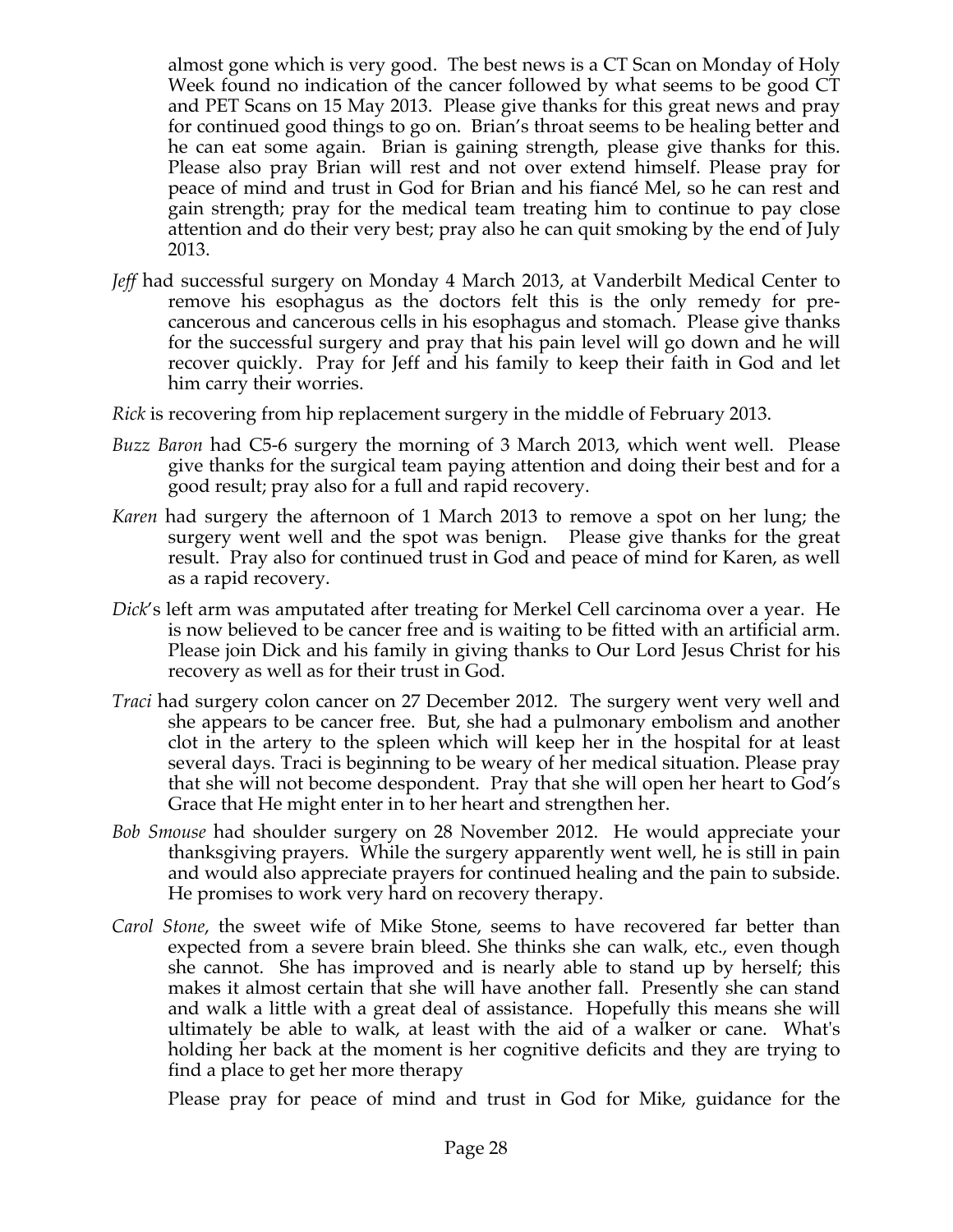medical team treating Carol and strength for Carol as well as faith and trust. No one can ever understand the why of these things here on earth. Sara who passed this request on asks that you pray in both faith and hope.

## *Business*

*Mark's* business is in difficulty. He works in a shrinking field, of which he is one of the country's true masters, but there is little work available. He asks that you pray that he can find a way to survive in his industry, which he loves and needs his talents. Pray he can find new sources of business and new ways of doing things, perhaps someone to partner with to better use his talents. Pray also for those who work for and with him that they might do their best to help.

## *Employment*

- *Doug* recently became unemployed from his job of 18 years. He has been applying for jobs, but unable to get one at this time. His wife is working; this is not enough for the family. Please pray he will find employment with a firm that will be able to use his considerable skill and hard work to benefit both the firm and the family.
- *Catherine and Lewis* are at a low ebb due to a struggle for employment. Your fervent prayers will be appreciated.
- Lori is considering a potential change in her employment. Please pray for God's guidance in considering all aspect of her potential work.
- *Rodriguez Family* are looking for work. It seems many obstacles have been put in their way of finding employment. Please pray they will find employment with a firm that will be able to use their considerable skill and hard work to benefit both the firm and the family.
- *Sarah* is concerned about the future with her company. She would appreciate prayers for her continued employment and that her firm might find more and better ways to use her considerable skills.

## *Financial Guidance and Healing*

*David and Lorna* are having financial problems. They are trying to find a smaller home which may be more affordable. *Lorna* has had an ongoing battle with brain cancer, her trips back and forth to the hospital have drained their finances to the point they sometimes struggle to have enough food in the house. Pleaser pray for Lorna's healing and guidance on how they might handle the financial difficulties in which they have found themselves.

## *Guidance*

- *Beth* is suffering from ungodly treatment in her marriage. Please pray God will guide her in her behavior, actions and thoughts that she might be able to lead her husband to God so her marriage might prosper to the benefit of them.
- *Brandon* a young man from a Christian family who married a year ago and almost immediately became estranged from him family. As a result he has had a serious problem with keeping the civil law. Please pray for Brandon that he will return to the Lord and the many problems will be eventually settled. Pray the hurt he has caused so many will be helped with our Lord's care and love.

*Dennis* has some decisions to make and will appreciate our Lord's guidance.

*Earl* to read and understand Scriptures he has been given.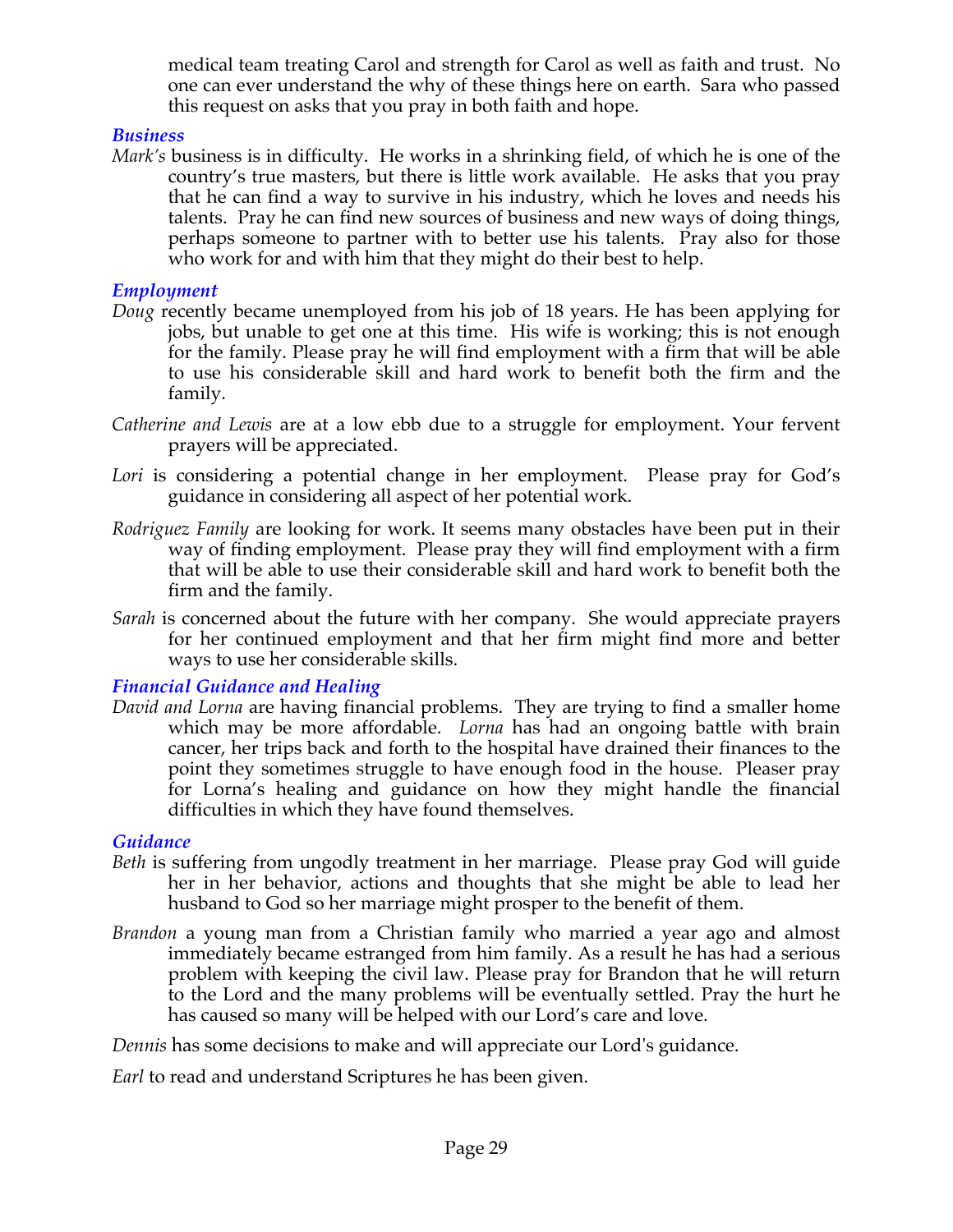- *Steve Sundberg* had a heart attack after Easter 2011, then a five-way heart by-pass. In addition to the bypass surgery, he has been through a horrible divorce and lost his job after some 30 years service. Steve is very thrifty and a good investor so he is reasonably ok financially. The best thing is that he has trust in the Lord.
- *Jeanette* has had many members of her family die from diabetes and several are near death now. Jeanette does not know the Lord and is despondent and perplexed about her family and herself. Please pray she can open her heart to allow the Holy Ghost in to bring her knowledge and understanding.
- *Christy* just lost her sister in an automobile accident; this follows closely the loss of two family. Please pray she can let our Lord Jesus Christ carry all her sorry, worry and care at this extremely difficult and stressful time.
- *Dr. Elizabeth Raj* is teaching a biblical approach to the psychological problems facing many in our society today. She is battling against the growing influence of worldly psychology adopted by the churches themselves. Elizabeth constantly stresses answers are found between the covers of that precious Book, the Holy Bible. Please pray for encouragement, strength, fortitude and courage for her.
- *Daniel and Danielle* are experiencing family strife as a result of custodial issues with a daughter. Please pray they and those they strive with might look to the child's best interests in their time of difficulty and disagreement; to work for her best interests and not use her as a weapon amongst themselves.
- *Abigail* is a teenager who has behavior problems. She feels she is in an area of mental darkness. Please pray that she might look to God for help and not within herself.
- *Sara* asks that you pray for guidance for her as she deals with the stresses of her family and life. Pray that she can separate those things which she can affect from those things which she cannot and give her grace to accept that she cannot do everything and can only change those things within her control. She asks for God's help to grow her business while keeping up with the needs of her mother and husband and healing her own problems.

*Jacquie* to open her heart to God and accept His Love and Grace.

*Hap* asks you to pray he might be able to trust God will help him make the right decisions at the right time and not to worry uselessly, to change those things he can change, accept those things he cannot change, sleep well to be able to do the correct things with a clear head and that he will open his heart to the Holy Ghost.

## *Anniversary of Departure*

16 July 2013, Anno Domini - Bishop's Memorial Letter for *Mrs. Arwyn Dallas*

### *And I* (John) *heard a voice from heaven saying unto me, Write, Blessed are the dead which die in the Lord from henceforth: Yea, saith the Spirit, that they may rest from their labours; and their works do follow them*. (Rev 14:13)

To all Family and Friends of the AOC:

 Today marks the tenth anniversary year of the passing into glory of Mrs. Arwyn Dallas, a non-pretentious and dedicated Christian lady of the Old South. Her values were fixed and true in Christ, and her character implacable and virtuous. I believe it good that Arwyn is beyond the reach of the evil of our day for her mind could not have conceived of the enormity of it. She was a woman whose word was as good as the gold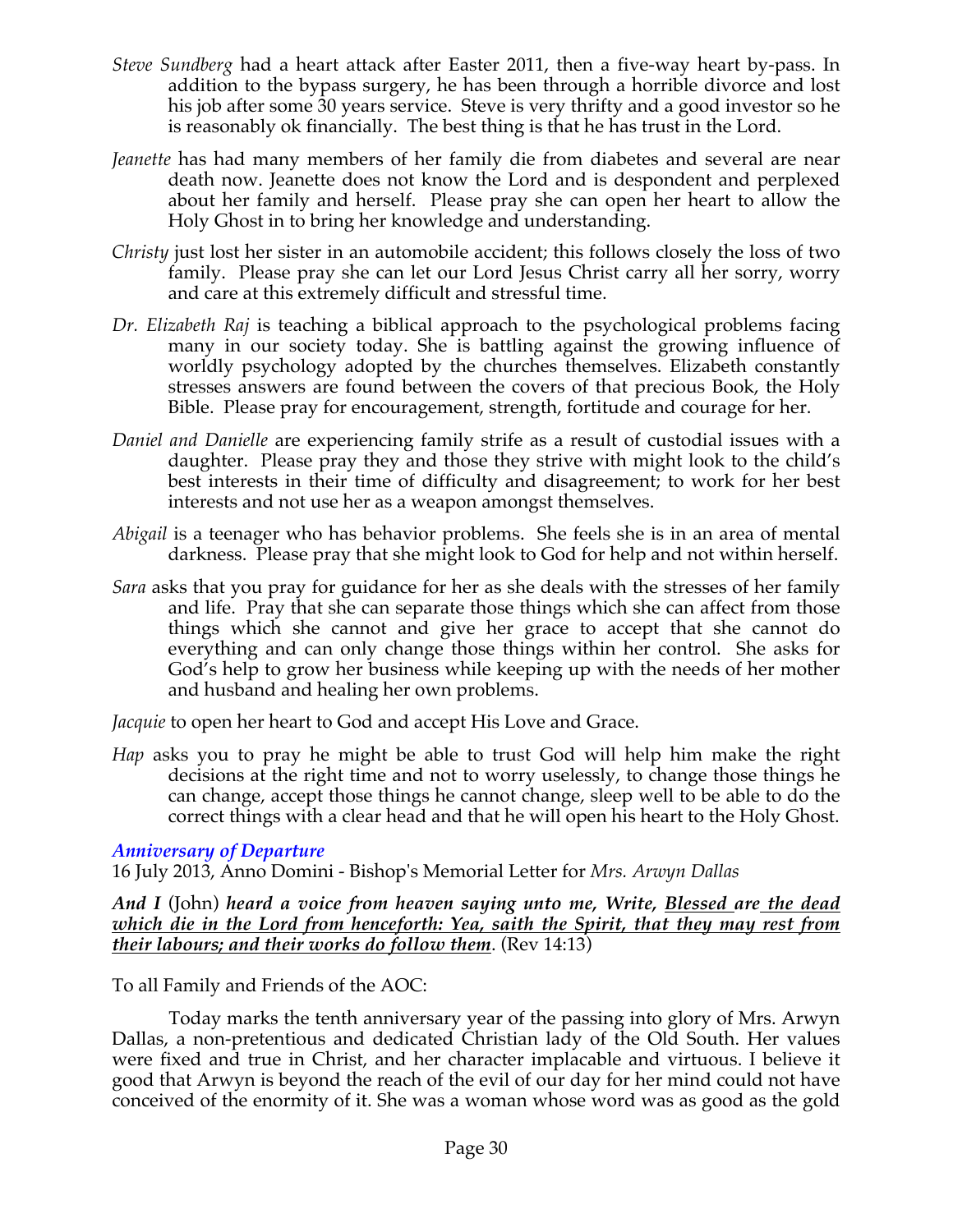of New Jerusalem. Moreover, Arwyn was a perfect lady in the traditional and Christian sense. Even in her latter days of her physical infirmity, Arwyn was caring and attentive to the comfort of guests who came calling. Her home was plain and simple and gave little evidence of the fortune which she owned in cash and assets.

 Arwyn was a long-time member of the AOC. We used to travel frequently to Atlanta and serve a complete Communion service to Arwyn. I was surprised to note that Arwyn did not need to hold the Prayer Book in her hands to conform to the sentences and oral responses for she had the Holy Communion Service memorized.

 We were all shocked when, after the death of Arwyn, we were notified that Arwyn had left a great amount of money to the Church - more than we had ever received from any sources. It was an amount that was ten times the amount we had lost unjustly in a court battle for the heart of the AOC. God's hand was apparent in the entire affair. So when I read the quoted verse from Revelations 14:13, I realize that these words apply especially to Mrs. Arwyn Dallas. Her grant to the AOC has allowed the Church to move forward, to purchase new facilities, and to support mission churches around the world. What a legacy, and what a woman of God!

 Arwyn did, indeed, die in the Lord; she is resting from her labors now; and her works of charity do follow her and are in evidence today in every corner of the world where the AOC has a presence.

 Thank you, Lord, for your mercy and kindness; and thank you for sending a modern-day Priscilla to us in Christ. Amen.

*Bashir Ahmed*, father of Shamim Gray, passed away on Tuesday 17 July 2012, in London. He is greatly missed by his family, in particular in particular his daughter Shamim and his loving wife who cared dearly for him. Above all, pray for his entire family to open their hearts to accept all God's love will bring them.

## *Thanksgiving*

- *Eve Langstaff* gives thanks for getting over the Chicken Pox in record time so she and her dad Paul can rejoin their family in Perth, Western Australia.
- *Emma and Jack Langstaff* give thanks for safe, albeit very long travel home to Perth, Western Australia from their round the world trip.
- *Dustin* was facing difficulty in his civilian employment pressure from his supervisors at civilian employment as a result of serving as a National Guardsman. A senior supervisor was made aware of Dustin's issues with his immediate boss and he stepped into the situation. Now, Dustin has a pay raise and a new immediate boss who is more sympathetic to his service in the National Guard. He is thankful for all the prayers. Please give thanks for the great result and pray for continued understanding for the supervisors of the good Dustin is doing for our country and for Dustin to see ways to minimize the impact on his work so everyone can benefit.
- Please give thanks for *Robert* who seemed moribund returning back to his family and pray for his complete recovery
- The people in and near Calgary, Alberta, Canada give thanks for your prayers. The city and a dozen towns west and south of there, were hit with torrential rains for almost a week causing the banks of the Bow River to overflow; over 75,000 people were evacuated from their homes. Things are getting back to normal,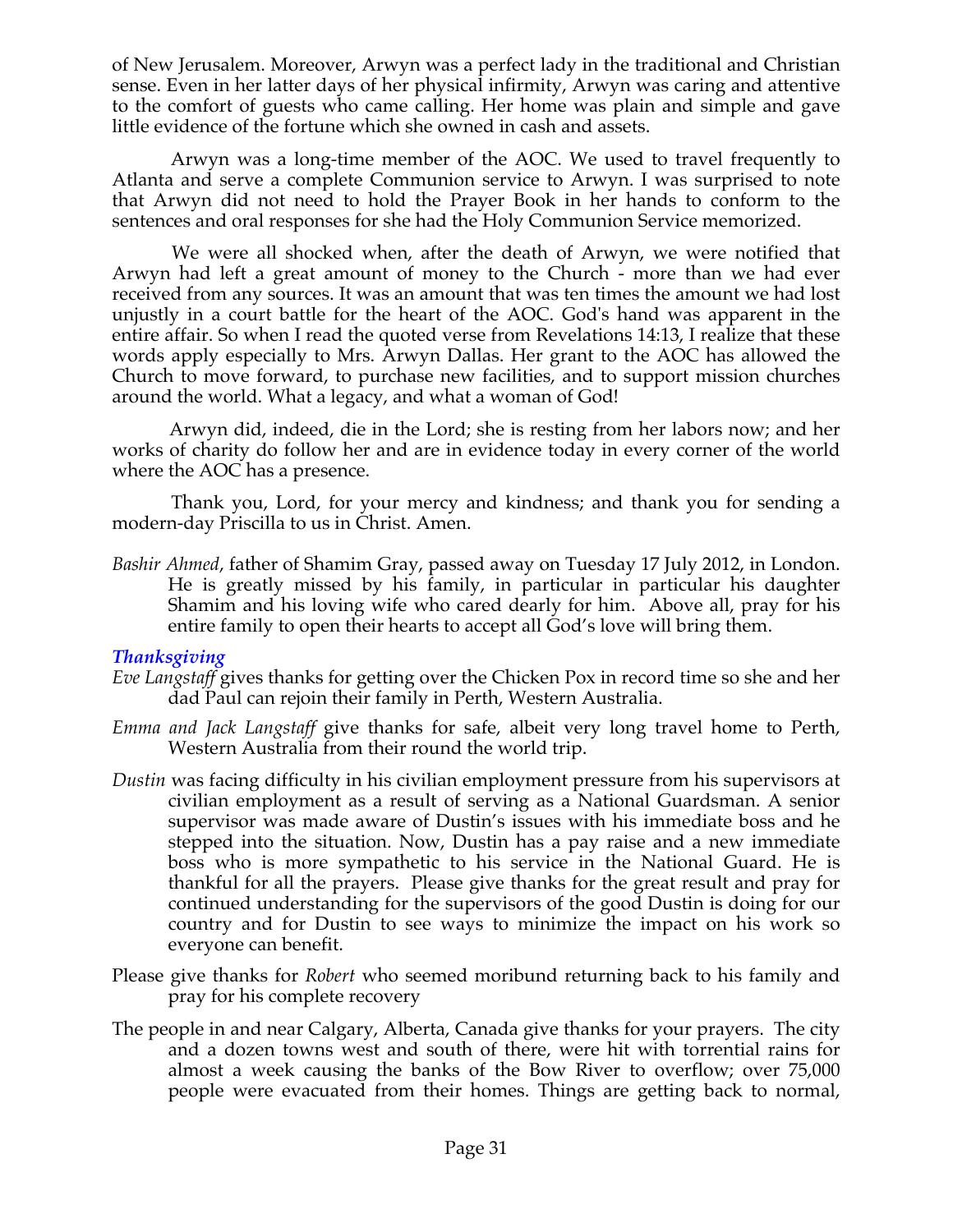though it will be a long time for all to be rebuilt.

- *Betsy* has fully recovered from her sprained ankle and give thanks for the rapid recovery, she asks you do likewise.
- *David* has been able to return to the ministry after a heart attack mid February 2013, and stent insertion, he is now home. Please join David in giving thanks for his survival and recovery.

# *AOC Congregations*

- *Saint Joseph of Arimathea Anglican Orthodox Church* is under a lot of stress. We all are, but they need even more prayer. Rev Roger Jessup, their wonderful minister, is pressed by the duties of a primary care giver, in addition to all the worries of this world. They have one of their family's primary breadwinners who will be soon unemployed, absent His intervention. Roger's niece will lose her job at the end of the year when her tech center shuts down. As Rev Roger said so eloquently, "We must pray for those who mean us harm and deprive us of our property are our enemies: Our LORD has so commanded us." We must pray they will see light and cleave to it while turning their backs on the Prince of this World. Equally important, we must pray that the Lord will raise up a political leader from among us as He has done in the past. Pray also for trust in God for each member of the parish and for them to find economic relief.
- *Rev Rick Reid* is the minister of the new AOC congregation in Newton, North Carolina, Saint Andrews Anglican Church. Their first Sunday was 5 May 2013. Please pray Rick will be able to bring God's Word to the people in and near Newton.
- *Reverend Wilson Menoia* has one of the new congregations in the Solomon Islands. The Rev. Menoia and his members in the Temotu Province were recently hit by the tsunami and you all prayed for and helped the members then. Now they are facing a tsunami of human beings (works of the Devil) and ask that you pray for them. They are in the Eastern end of the Islands and a ways away from the established congregations in these islands. Please pray for them as they bring souls to Christ as they establish His Church.

## *Guidance for Ministers*

*Rev LTC Al Ryan* has been appointed Deacon-In-Charge of the mission parish of St. Augustine of Canterbury Anglican Church, Anglican Church in America (ACA) parish in Old Orchard Beach, Maine. It is a small but growing mission.

# *Armed Forces & Contractors*

Airman Donny Patton (Bagram AB, Afghanistan), Jordan (USMC – Fleet Marine Force - Pacific), Trevor (USAF - KC-10 Boom Operator – New Jersey), Trevor (USN – Whidbey Island, EF-18 Pilot), Kurt Thomas (USN – Guam)

## *Persecuted*

Around the world, Christians are under attack, not only in the Muslim world, but from Hindus and others in India. Also, they are under continual attack in the name of "Separation of Church and State" in the western world, as it becomes actively atheist or pro-devil buddy. Please pray for God's guidance and protection for all persecuted Christians and those around them.

# *Various Special Requests*

We ask that you pray, please ask God that the Holy Ghost might give you insight into how you might make the lives of your friends and family better. Remember helping others is not just those who you don't know!